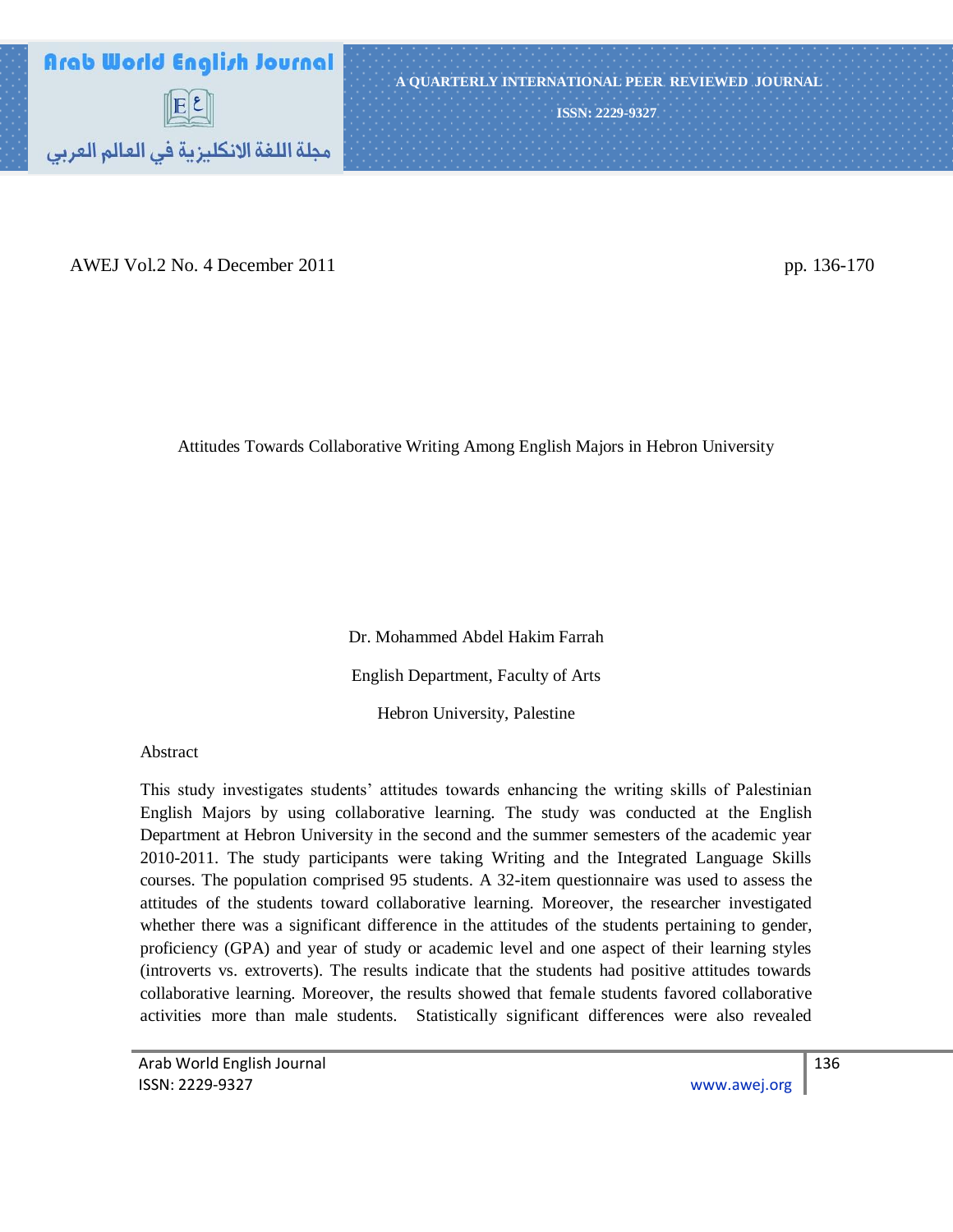regarding level of the students and their proficiency showing that low achievers and less advanced learners favored the collaborative activities. Similarly, statistically significant evidence showed that extrovert students favored collaborative activities. The researcher concluded by offering some practical recommendations on using collaborative activities to enhance English language skills of English major at Hebron University, Palestine.

Keywords: collaborative learning, learning preferences, gender, proficiency, academic level

Collaborative learning refers to a number of processes where students are divided into groups and interact together to achieve a certain objective or find a solution to a specific learning problem. It is distinguished from traditional teaching approaches because learners are encouraged to work together and share ideas rather than to work alone and compete with each other individually. Research shows that group work and pair work activities are motivating and enlightening to students and teachers. Learners discover points of weakness and receive instant response from group members and their teachers. Astin, (1993) asserts that collaborative learning provides a social context for learning where interaction among learners is increased and therefore leads to successful learning experiences.

This is in contrast to the traditional method where students work individually or competitively. According to Kagan (1994), learners" capabilities should be channeled into positive and more meaningful directions. Kagan (1994) points out that cooperative learning would encourage learners to have higher achievement than competitive or individualistic learning. He adds that cooperative learning offers learners opportunities that enable them to increase their self-esteem and to become more intrinsically motivated. Johns (1997) indicates that one of the important criticisms of traditional theories is that "individual readers and writers, their meanings, their motivations, and their voices have been ignored" (p. 8). According to her, there is a need to shift the concentration on grammar to the motivations of individual readers and writers. This shift paves the way for the learner-centered approach where learners choose topics that are relevant to them and their lives and work together on topics of their own choice. Moreover, they lend a hand to one another so that all can reach mutual success.

#### Theoretical Framework

Collaborative learning is deeply rooted in a number of learning theories such as those of cognitivism, constructivism, and those concerning motivation. Dewey (1938) emphasizes the social nature of learning where learners both work in groups and have individual responsibility for their work. He believes that group learning experiences have the potential to promote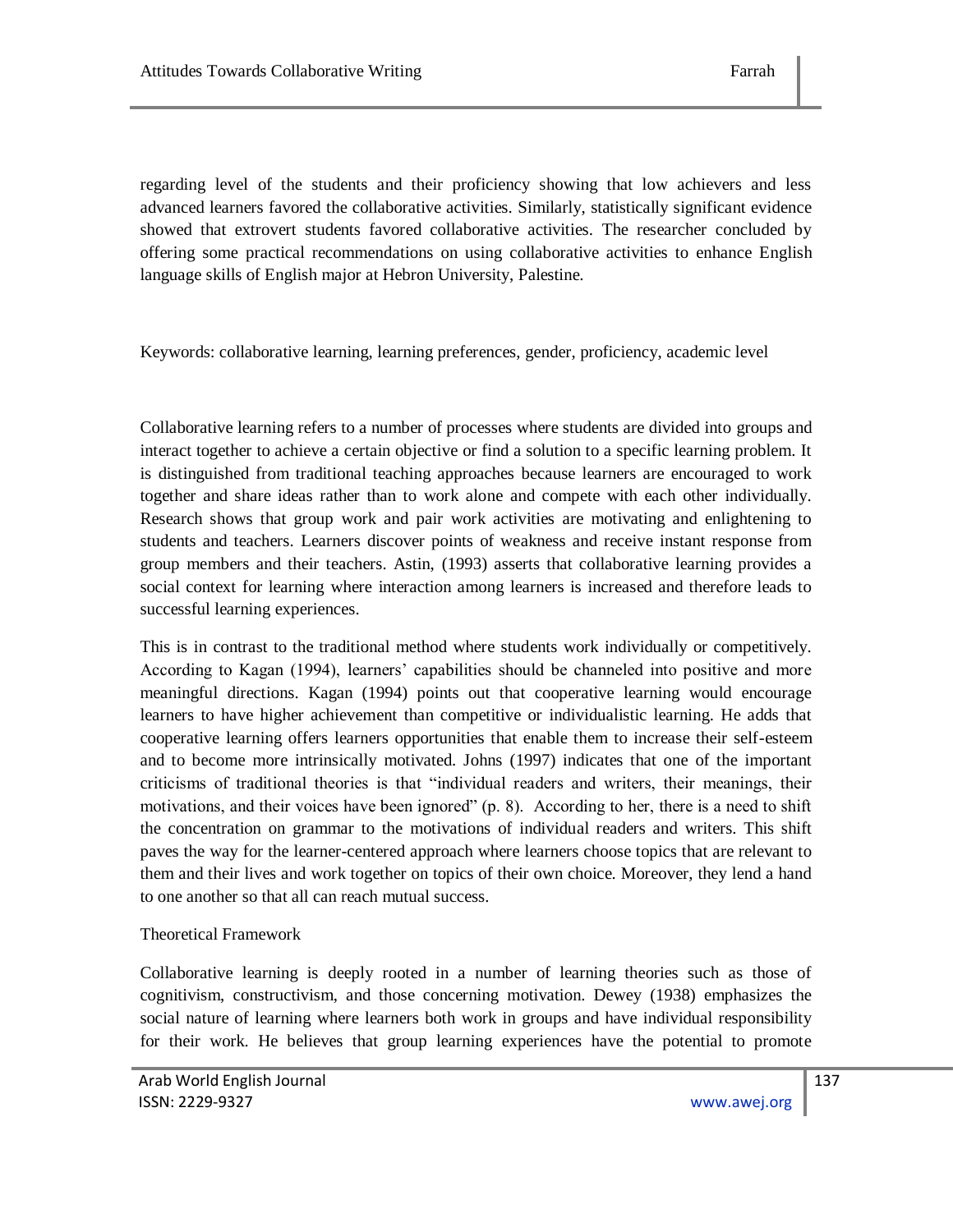meaningful learning and learning is most effective when learners are actively engaged with the content thus increasing their motivation. This is in line with the motivational and cognitive theorists (Swortzel, 1997; Slavin, 1987) who deem that the inherent organization of collaborative learning forms an atmosphere which is conducive to learning and motivating. The learners become ready to discuss and negotiate the meaning and thus become collaborative. In this approach to language learning, learners are viewed as problem solvers where cognitive skills are stressed. This type of learning is advocated by Vygotsky, Piaget, and Bruner (Bigge & Shermis, 1999) where learners study together and negotiate meaning to develop a shared knowledge of the world. Collaborative work enables them to think at higher intellectual levels than when they work individually. The students" different background in terms of level, language proficiency and learning style and experience contributes positively to the learning process and improves their problem- solving strategies as they are confronted with various interpretations for a problemsolving activity (Vygotsky, 1978; Bruner, 1985).

Collaborative learning is also based on psycholinguistic-cognitive views (Johns, 1997). In psycholinguistic-cognitive classrooms, learners plan, organize, revise, rethink, and edit. Johns (1997) contends that literacy "is acquired as students seek meaning and process texts that are relevant to them" (p. 8). She advocates cooperation among learners in the classroom by "workshopping in groups and peer editing of student drafts" (p.12). Throne (2000) believes that second language learning is a process involving the co-presence of intra- and inter-psychological activity, environments with histories, and an ongoing negotiation of social identity. He explains that the activity of foreign and second language learning occurs within material and social conditions that researchers need to take into consideration.

This is also in agreement with the socio-literate views about language which are based on the work of Halliday (1978), Berkenkotter and Huckin (1995), and Swales (1990). They indicate that for knowledge to be internalised and a framework established, social communication must first take place. According to Halliday, language is important to a social context. According to Johns (1997), from a socio-literate perspective, reading and writing and all types of literacy "are, in fact, social, intertextual and historical" (p.16). She explains that "successful text processing and production involve understanding the terms of this contract, terms that include text content, form, register, quality of paper, context and many other factors" (p.17). Learning is viewed as experiencing and it is essentially social in nature. Accordingly, learning to write is basically a social activity, particularly when learners write in groups. Teachers create a context where learners are encouraged to learn, interact, discover, explore and expand their learning and shape their knowledge. According to Kolb (1984), "learning is the process whereby knowledge is created through the transformation of experience" (p. 38). As pointed out by Griffiths (2007), when sharing experiences, learning will be a pleasant activity.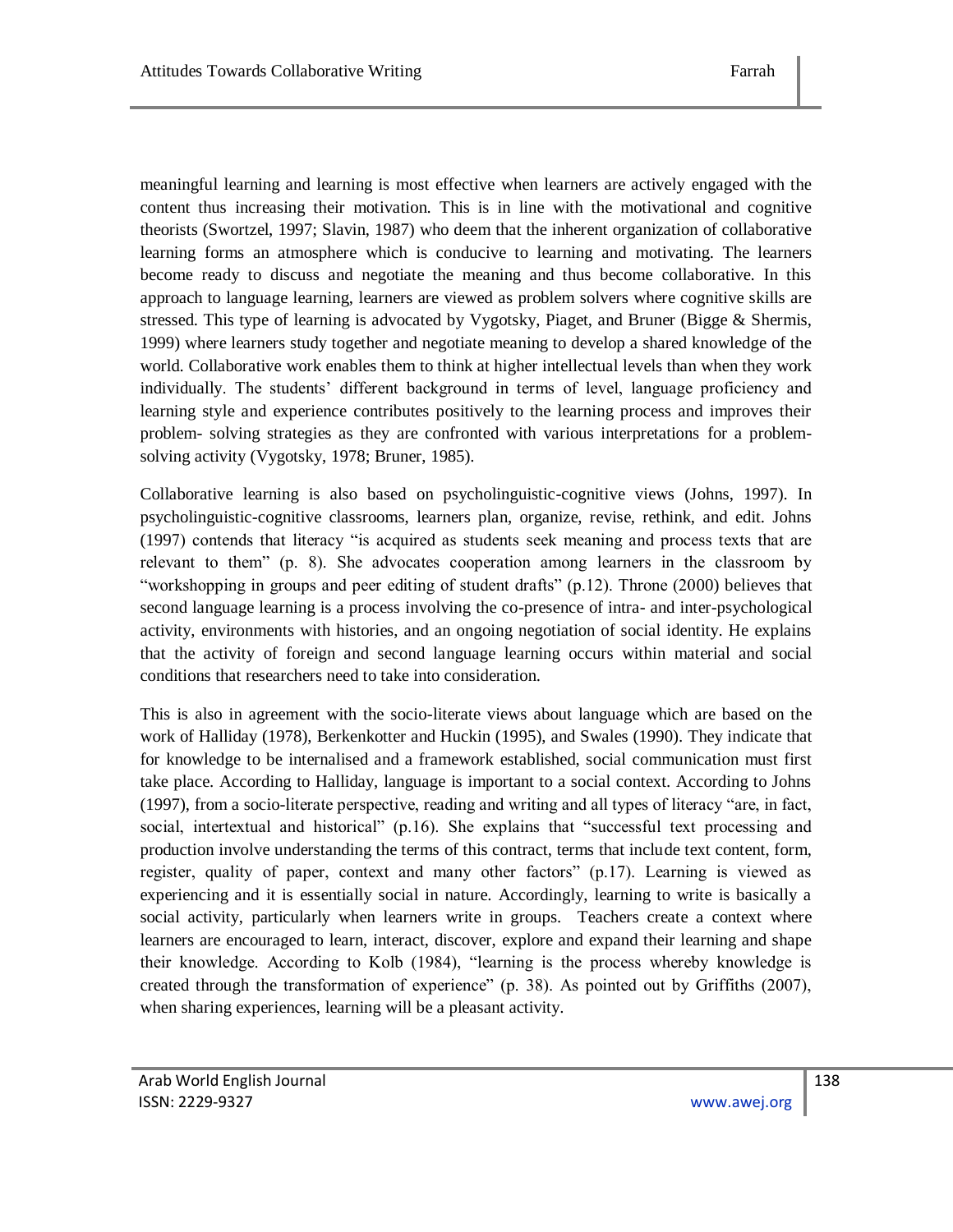To sum up, collaborative learning can present opportunities that enable learners to improve their learning and allow them to be involved in a meaningful dialogue.

## Literature Review

This section provides a brief definition of what is meant by collaborative learning, its advantages, limitations and challenges and a literature review of some of the studies that used it.

## What Is Collaborative Learning?

Collaborative Learning is used to describe a situation when learners are organized in groups to discuss issues and work on problem-solving activities. This term is used interchangeably with cooperative learning with slight differences but cooperative learning is usually more structurally defined than collaborative learning (Smith & MacGregor, 1992). Smith and MacGregor (1992) define Collaborative learning as:

… an umbrella term for a variety of educational approaches involving joint intellectual effort by students, or students and teachers together. Usually, students are working in groups of two or more, mutually searching for understanding, solutions, or meanings, or creating a product. Collaborative learning activities vary widely, but most center on students" exploration or application of the course material, not simply the teacher's presentation or explication of it.  $(p,1)$ 

In this study, the researcher is going to use "collaborative learning" to refer to any activity that is done in groups.

#### Advantages of Collaborative Learning

Collaborative learning is an efficient learning process as it helps students to learn by discovery. It encourages them to take a more dynamic role in their own learning, develop their interpersonal skills and collaborate with other learners to accomplish certain tasks. This type of learning enables students to be engaged in new learning styles as it provides them with a myriad of opportunities to interact while sharing their views, values and interests. Furthermore, collaborative learning has the potential to increase comprehension, promote critical thinking,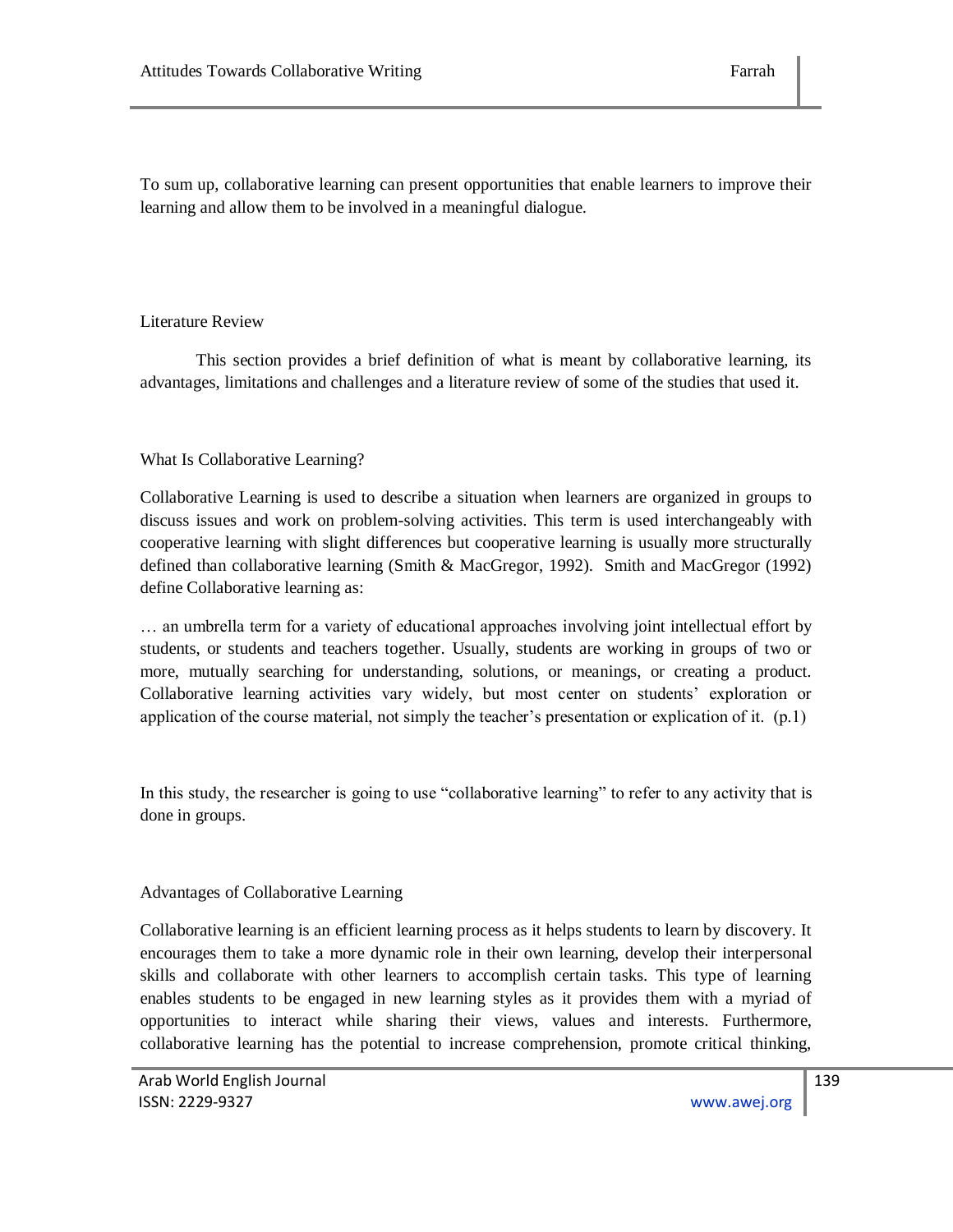maximize motivation, foster the exchange of knowledge, information and experiences, and create an interactive and relaxed atmosphere where students have an additional responsibility for their own learning (Astin, 1993; Gokhale, 1995; Slavin, 1987; Ellison & Boykin, 1994; Elola & Oskoz, 2010). According to Barkley et al. (2005), collaborative learning became very popular because it can help in solving a number of problems related to teaching and learning. They clarify that learners are encouraged to actively involve themselves in the learning process and consequently improve their learning. Learners are encouraged to listen carefully and think critically and they work to address problems. Similarly, Kolodner and Guzdial (1996) assert that in collaborative activities, learners learn from each other, form groups, communicate effectively, and understand and observe perspectives of other group members, thus expanding each one"s own perspective. When learners think, reflect, and are involved in a reasoning process and a problemsolving activity, this leads to the growth of their higher-order thinking skills (Gokhale, 1995, Bonk and Reynolds, 1997, Millis, B. J., & Cottell, P. G., 1998, Barkley et al., 2005; Nor & Abd. Samad, 2003).

Proponents of collaborative learning anticipate a number of benefits for this type of learning. Collaborative learning can help learners with writing compositions. Several studies pointed to a number of academic benefits for collaborative learning. For example, it gives opportunities for learners to explain and to learn from each other as more competent learners give extra information and the less competent learners receive help without feeling embarrassed (Dunne and Bennet, 1990). Besides, it can lead to better learning, revitalised teaching methods and improved interpersonal skills (Johnson, Johnson & Stanne, 2000; Johnson & Johnson, 1998). Budd (2004) reported that in an active and collaborative learning exercise, a deeper analysis of the topic is strengthened among learners in small groups. He added that "varying the nature of instructional materials for a single individual over time has biological, cognitive, and motivational underpinnings" (p.8). Similarly, White and Caminero (1995) contend that collaborative learning offer learners "valuable opportunities to learn from each other" (p.323).

### Limitations and Challenges of Collaborative Learning

Despite its perceived benefits, not all learners like to work in groups. The reluctance to work in groups may be due to egocenteredness among some students who will not acknowledge other learners" ideas as they believe that they are much more competent. Oakley, Felder, Brent and Elhajj (2004) warn against some limitations of this type of learning:

Cooperative learning has been repeatedly shown to have strong positive effects on almost every conceivable learning outcome. Simply putting students in groups to work on assignments is not a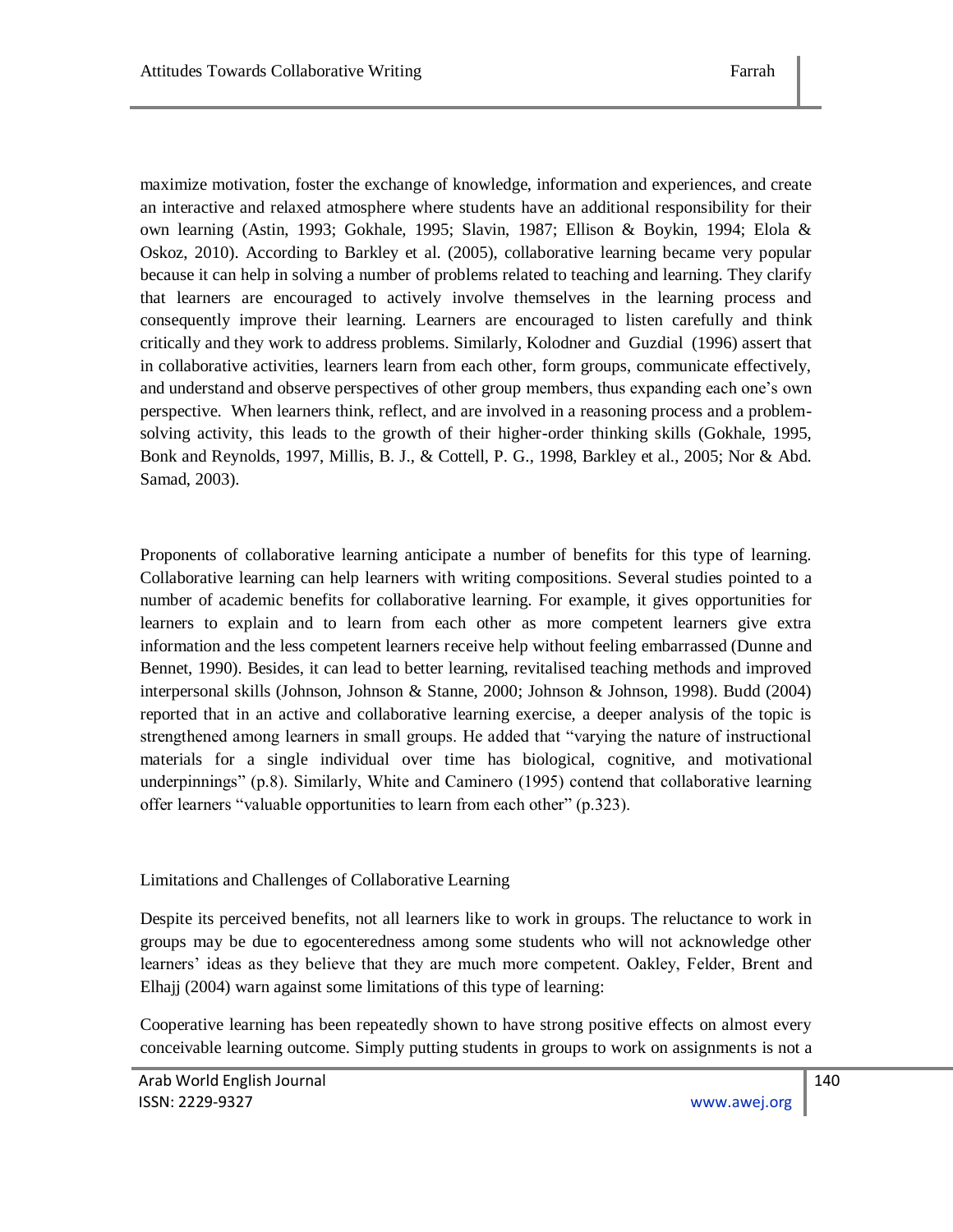sufficient condition for achieving these benefits, however. Unless the instructor takes steps to assure that the groups develop the attributes associated with high-performance teams, the group learning experience is likely to be ineffective and may be disastrous. (p. 21)

According to Nor and Abd. Samad (2003), working in groups requires participants to have pleasant and friendly interactions. Unfortunately, "most group writing fails because students do not know how to maintain effective social skills" (p.1). According to Smith and MacGregor (1992), "a collaborative classroom can be a wonderfully rewarding opportunity but it is also full of challenges and dilemmas" (p.8). According to them, we need changes in the teachers" role and the syllabus. They believe that it is difficult for some instructors to move from the teachercentered to a learner-centered classroom where they find that "engaging students in group activity is a hard work" (p.8). An additional problem is the syllabus. They deem that "group work requires a demanding yet important rethinking of our syllabus, in terms of course content and time allocation" (p.9). They conclude that in collaborative learning "designing and guiding group work takes time to learn and practice" (p.9).

#### Practical studies that are related to collaborative learning

Several studies have investigated the use of collaborative learning as a tool to increase comprehension, motivation and maximize interaction. In a quantitative study by Brown (2008), she investigated the effects of collaborative learning on first year ESL students at the University of Botswana. The aim was to provide a deep and detailed analysis of students" perceptions of collaborative learning. She wanted to examine the benefits and see what areas should be modified or changed. Her respondents reported gaining "academic benefits such as better comprehension and improved performance, and acquired generic skills – enhanced communication and problemsolving skills" (p.1). Moreover, her respondents indicated that they expanded their own social skills and found collaborative learning enjoyable as it enabled them to have new friends. The majority of the students indicated that collaborative activities should be encouraged and continued. Brown concluded that students" perception of collaborative learning is in line with what is stated in the literature. She recommended paying attention to the academic benefits of collaborative learning as well as its social aspects.

Wong et al. (2009) examined the effect of collaborative learning in a process oriented writing class on developing linguistic-related micro-skills for the writing of EFL Chinese students in Singapore. The learners were asked to work collaboratively and carry out "word/phrase pooling", "sentence making", "paragraph writing" and "outlining" on wiki. Then, they were asked to write their essays individually. The aim, according to the researchers, was: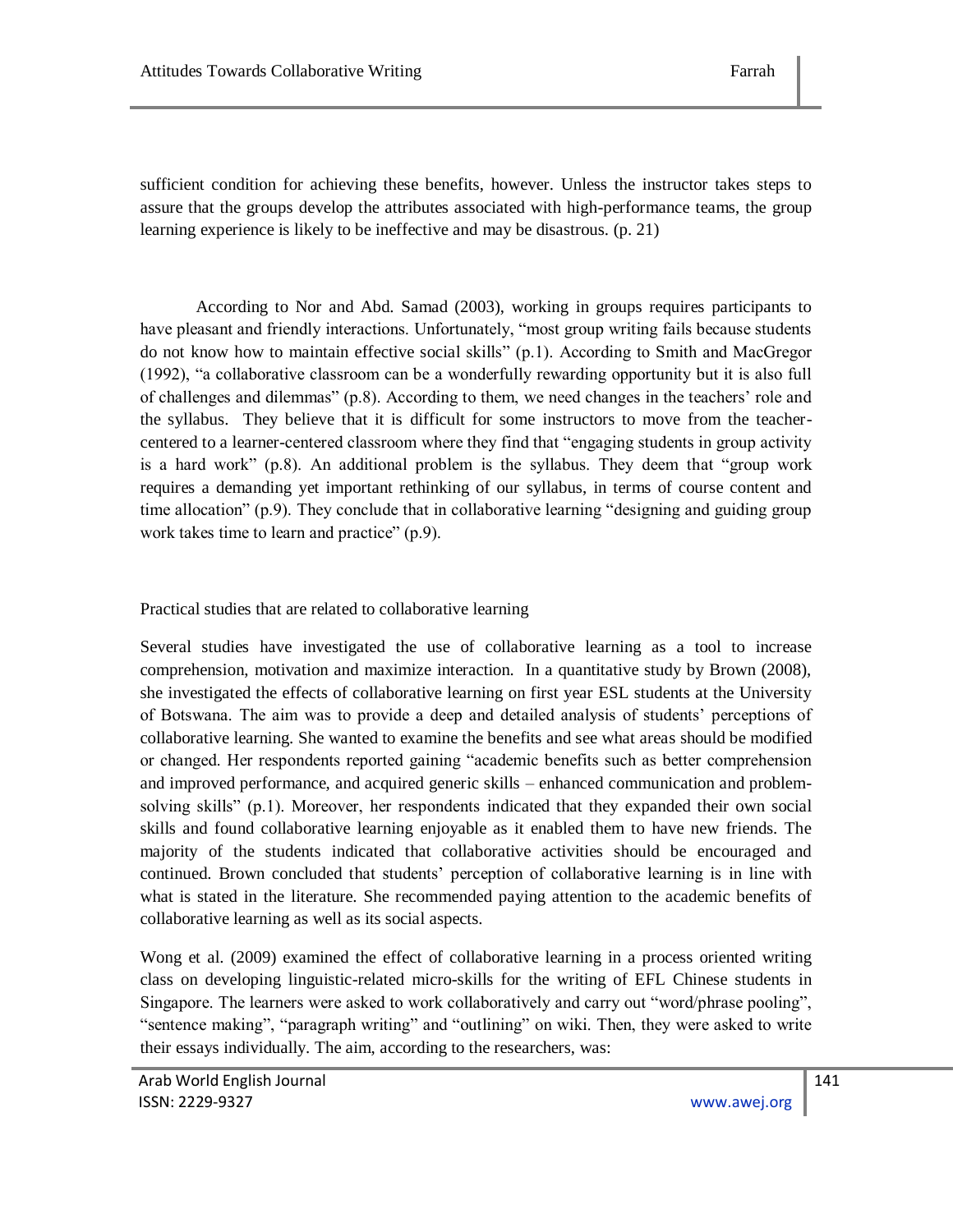… to fill up the gap between the current-traditional product-oriented approach and the more cognitively demanding process-oriented approach; that is, juvenile L2 learners" limited linguistic and cognitive skills that would hinder them from writing proper essays, not to mention carrying out process writing. (p.1)

The study revealed an "improvement in pupils" micro-skills for writing and motivation in essay writing" (p.5). The researchers opined that, through collaborative activities, "the perceived challenge of pupils" individual differences in linguistic proficiency could be turned into an advantage for motivating pupils' collaboration in learning"  $(p,1)$ .

Elola and Oskoz (2010) examined the effect of social tools and collaborative writing on enhancing learners' writing abilities. They analyzed learners' individual and collaborative writing to explore their approaches to the writing task. Moreover, they examined "learners" collaborative synchronous interactions when discussing content, structure and other aspects related to the elaboration of the writing task" (p.1). The study did not reveal statistically significant differences in terms of fluency, accuracy and complexity. However, the authors noted some new trends that show differences among learners" interaction with the text when they work individually or collaboratively.

Finally, Zariski (1997) investigated the impact of collaborative learning. His respondents reported "positive impacts of learning in groups although some students" attitudes seem to have been negatively affected". He observes that there is a need to examine why group based learning has a negative impact on some students which should not be ignored.

The following section reviews some studies that addressed some factors that may affect the learners' attitudes toward collaborative learning.

Collaborative learning and gender, year of study, proficiency and learning style

Research revealed contradicting findings regarding collaborative learning and gender, GPA (high achievers vs. low achievers), level of study (freshman, sophomore), and learning style (introvert vs. extrovert). Duxbury and Tsai (2010) found that there were no significant differences between males versus females, true versus false-beginners, and extroverts in relation to cooperative learning attitudes. Mulalic et al. (2009) investigated the learning styles of the students, and the differences in learning styles of the students according to their gender. Results revealed that the students" preferred learning style was kinesthetic. They expressed minor preference for visual, auditory and group learning. This means that some students do not prefer collaborative learning activities. Awad and Naqeeb (2011) found that there were no significant differences in the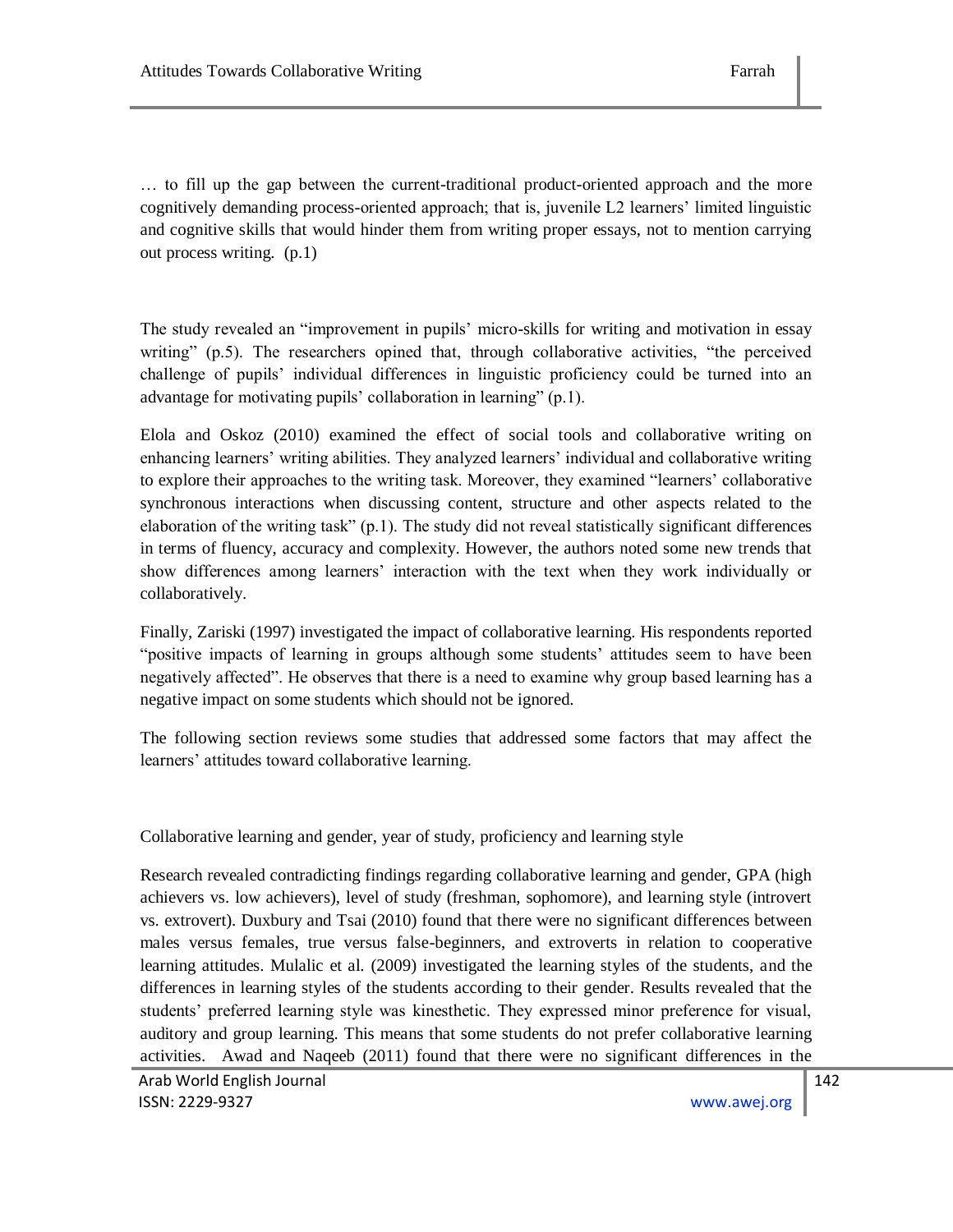learning styles of the Arab American University students studying English as a foreign language due to gender. This means that gender is not the only factor that governs learners" preference to certain collaborative activities.

Rodger et al. (2007) investigated the differences in achievement for 80 female and 80 male university students who were assigned competitive and cooperative tasks that required them to complete "a mini-assignment either individually in the competitive condition or with a same-sex partner in the cooperative condition" (p.157). They also completed individually a multiple-choice test to assess achievement. They did not find differences on the multiple-choice test. However, on the mini-assignment females scored significantly higher in the cooperative than in the competitive learning environment, whereas males performed about equally in both conditions. Blum (1999) explains that "female students place emphasis on relationships, are empathetic in nature, and prefer to learn in an environment where cooperation is stressed rather than competition" (p. 51). Shwalb et al. (1995) examined the attitudes of Japanese students toward cooperative and competitive school activities. Their participants rated 24 competitive and cooperative items in terms of personal importance during three consecutive academic years. Factor analyses of the ratings revealed that females had higher scores than males on the Cooperation Composite Index. This means that the female students scored higher in the cooperative activities.

Graves and Graves reported their participants" attitudes toward cooperation and competition. They found that males express more liking for competition than do females, whereas females express more liking for cooperation than do males. They added that preferences for competitive learning increase with age for both genders (as cited in Shwalb, 1995, p. 3).

Gunasagaran (2006) reported that there was a significant difference between male and female students on cooperative learning. Female learners tend to use more social learning strategies (Ehrman & Oxford, 1989). Ehrman and Oxford (1989, p. 8) highlighted the "female superiority in verbal aptitude and social orientation, as well as possible sex differences in integrative (sociallybased) motivation" and in psychological type. Ehrman and Oxford (1989) found that female learners used more of the following four types of strategies: (a) general study strategies, (b) functional practice strategies, (c) searching for and communicating meaning strategies, and (d) self-management strategies.

Rodger et al. (2007) postulate that if women have more positive attitudes than men toward cooperation, then it follows those learning methods that allow for the development of trusting and interdependent relationships among students and between students and teachers should be more effective for women than for men" (p. 4). They concluded that most effective learning environments for women would not be possible through competitive teaching methods.

They cited research by Inglehart, Brown, and Vida (1994) to support this belief as they found that the more competitive the environment for females, the less well they achieved, and the more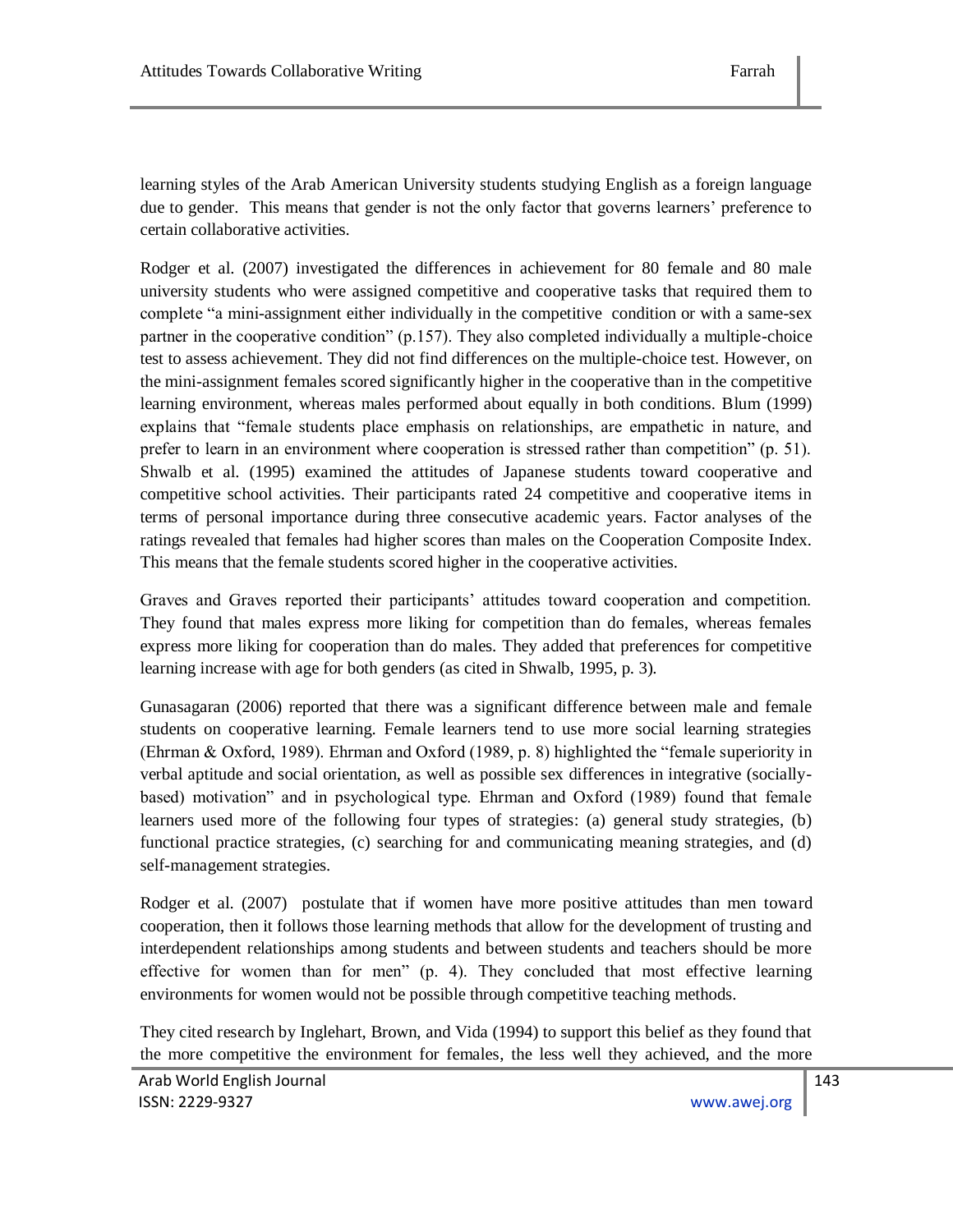competitive was the environment for males, the better they performed (Inglehart, Brown, and Vida, 1994 as cited in Rodger et al., 2007, p. 4). Similarly, Ellison and Boykin (1994) reported that female students achieved better following cooperative learning than individualistic learning. They explained that more time assigned to the tasks and the positive attitudes toward the learning experiences made cooperative learning more preferable.

Abu Radwan (2011) investigated the relationship between language proficiency and use of language learning strategies. "The students were grouped into two groups: proficient students averaging B and above, which is relatively speaking close to 80%, less proficient students, averaging C and below" (p.1). The findings revealed statistically significant differences between proficient students and less proficient students in the overall use of strategies. He also investigated whether duration of study at the English Department had any effect on use of language learning strategies. The findings revealed that the freshmen group consistently used more strategies than any other group. However, data analysis revealed a significant difference among the four groups only in the use of affective strategies. The test showed that the freshmen group used significantly more affective strategies than both the sophomore and senior groups. Awad and Naqeeb (2011) found that there were significant differences in the styles of learning used by the students due to academic level. The researchers pointed out that each academic level has its own properties and learning preferences which the lecturer should consider while teaching.

#### Statement of the problem

When it comes to the skill of writing, most university student who are learning English as a foreign language face a lot of problems. This is partly because of the lack of audience, or purpose and partly because of the lack of motivation. Some traditional approaches to writing gave focus to accuracy and ignored process giving the wrong impression that the process of writing is straightforward and linear. Such problems can be solved if writing is taught in a collaborative environment. Group writing discussions help student writers to write with a purpose in mind and to an audience. Students can identify their readers" identity and develop their interpersonal skills. Moreover, the steps of writing in the process approach are emphasized as students compose, plan, organize, revise, and edit. Hence, there is a need to investigate the impact of collaborative activities during a writing exercise. This is principally applicable in the group work that students do in their classes and which is a requirement of any up-to-date curriculum for English that emphasizes the communicative approach. In addition, it is the requirement of the process writing that emphasizes the importance of collaborative activities as one of the most important components in writing. Thus, this study aims to examine the students" attitude during group writing, specifically, whether group writing can support them in writing while working with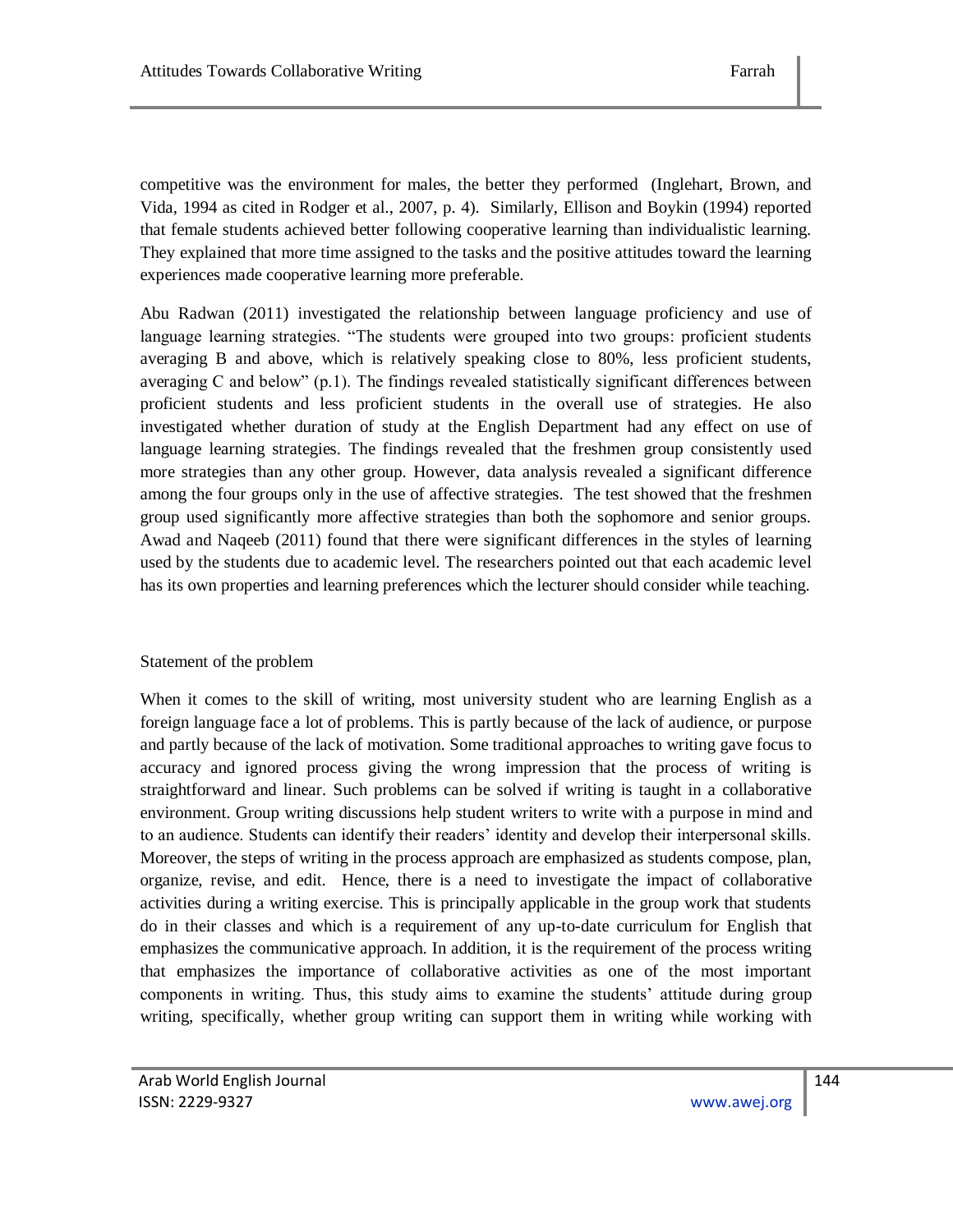others. Consequently, there is a need to examine if collaborative writing can improve both students' writing and their attitude.

# Objectives of the study

This paper aims at examining the attitudes of Hebron University students towards collaborative writing activities. It also aims at exploring whether it enhances their communication and critical thinking skills. It further aims to explore if there are differences in students" attitudes due to gender, level of proficiency, and learning styles.

# Research Questions

The research questions of the study are:

1. Are there significant differences in the attitudes of the respondents based on their gender, level, and GPA towards collaborative learning?

2. Are there significant differences in the attitudes of the respondents towards collaborative learning and their learning styles?

3. What is the general attitude of the respondents towards collaborative learning?

# Methodology

The present section discusses the population, research instrument, procedure, developing the questionnaire and its reliability.

#### Population

The sample for the study consisted of 95 male and female students (72 females and 23 males) from four sections of undergraduate Writing and Integrated Language Skills courses taught by the same instructor and the data was collected during the second semester and the summer semester of the academic year 2010-2011.

### Research Instruments

The questionnaire (See Appendix A) was developed based on the literature review conducted by the researcher. Some of the items were adopted from Brown"s study (2008) and adapted to suit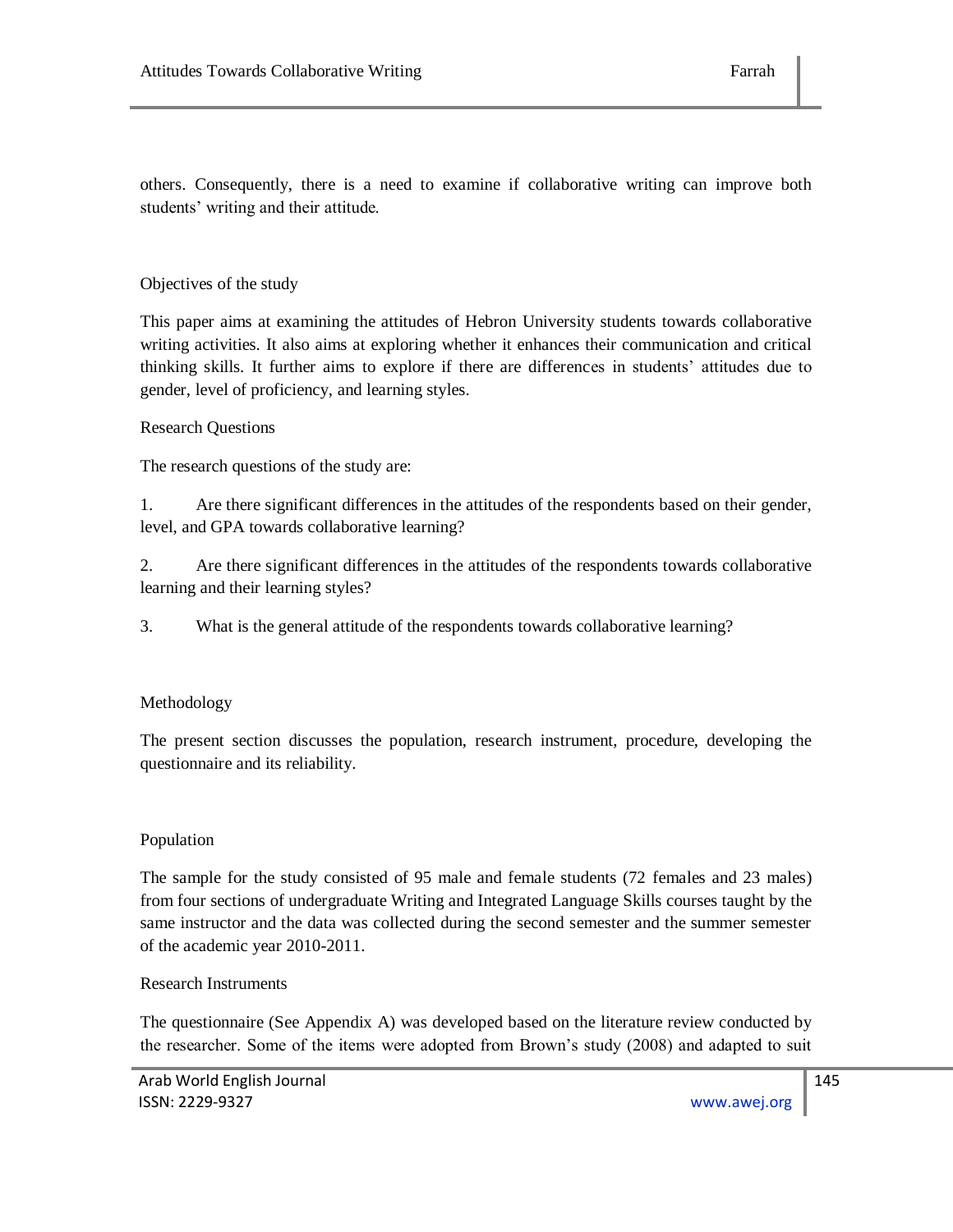the current study. The researcher developed an appropriate questionnaire that is suitable for examining attitudes towards collaborative learning. The questionnaire consisted of 32 statements with a 5 point Likert scale, (strongly agree, tend to agree, neutral, tend to disagree and strongly disagree).

 The 32-item questionnaire was distributed at the end of the spring semester and summer semesters of the academic year 2010/2011. The questionnaire was used to elicit the respondents" views about their collaborative learning experiences. Quantitative data was analyzed statistically by using the SPSS program.

#### Procedure

 The students were divided into groups consisting of five to six students per group and were asked to write essays throughout the spring semester and the summer semester of the academic year 2010/2011. The students were given guidelines for the assignment and a checklist of the major points to be covered in their essay. In some classes, the students were asked to start writing the essays individually to brainstorm ideas, and then to work in groups and compare their writing with that of the other students in the group. In other classes, the students were asked to brainstorm, organize ideas, draft, revise and edit together. They were given several topics to write about such as A place I like to visit, An event that taught me a lesson and Qualities that I look for in a friend.

The aim was to encourage the students to engage in a dialogue that allows them to generate ideas and get extra feedback from the group members. During this process, the students were asked to discuss problems in writing such as spelling, punctuation, capitalization, and subject-verb agreement or irrelevant sentences. Moreover, they were asked to comment on the content and organization of the essays. In order to make sure that the students work effectively on such collaborative activities, guidelines for collaborative learning taken from Texas University Writing Centre were taken into consideration (see appendix B). Thus, the instructor explained to his students what is meant by collaborative writing. Moreover, the students were encouraged to select tasks that could be done in groups. The students were given the choice to choose their own group. It was made clear to the students that they need to work individually first, then in groups. They themselves chose a leader for each group. The group leader"s job was to manage the collaborative activities and to encourage the group members to submit drafts on time for further discussion. They were encouraged to use emails to make comments on each other"s drafts. Finally, it was made clear to the students that a grade was to be given to them based on their group work and another one was to be given to them based on their final individual submission.

This happened once a week during the classroom and outside the classroom. Following the final completion of the writing tasks, the students were asked to fill out a questionnaire about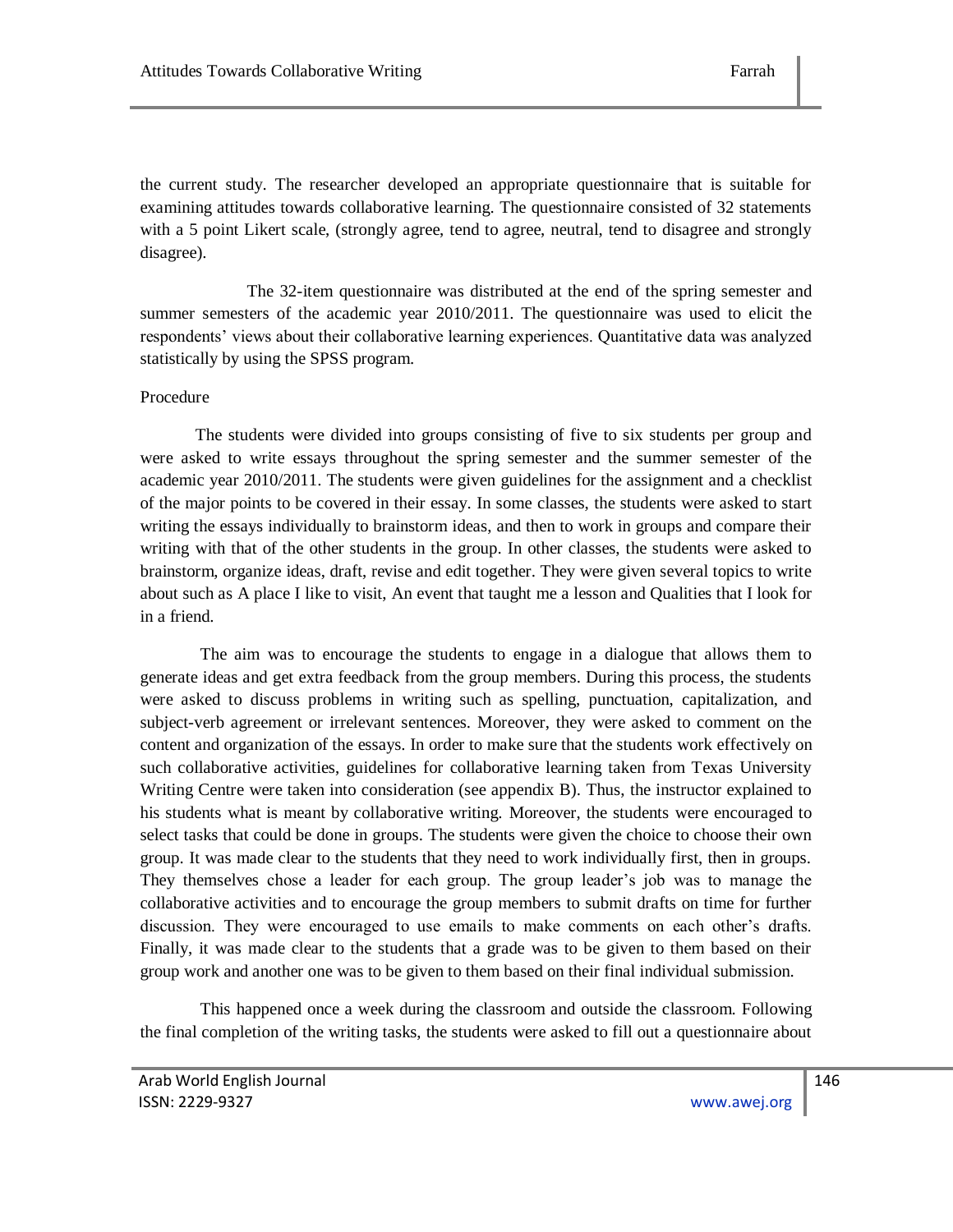the assignment and the collaborative writing sessions to see whether or not the process improved their writing and their attitudes towards the collaborative activities.

Reliability of the Questionnaire

 The reliability coefficient of the questionnaire was tabulated. The result showed that the overall Cronbach Alpha Coefficient of the questionnaire is high  $(r = 0.93)$  indicating a very high degree of internal consistency, and therefore presenting a considerably reliable instrument.

Results and Discussion

 The following section presents results of the questionnaire. It aims to answer the research questions of the current study.

1. Are there significant differences in the attitudes of the respondents based on their gender, level, and GPA towards collaborative learning?

 In order to examine whether there is a significant difference between the male and female students and collaborative learning, a t-test was carried out and Table 1 shows that there is a significant difference at 0.025.

# **Table 1. t-test for Equality of Means**

|                 | <b>Gender</b> |                    | M              | $_{\rm cr}$<br>ື | m                          | df | Sig.  |
|-----------------|---------------|--------------------|----------------|------------------|----------------------------|----|-------|
| <b>Attitude</b> | Female        | $\mathcal{L}$<br>້ | 3.78<br>$\sim$ | 65082            | 2.205<br>$\sim$ .<br>2.20J | 93 | 0.025 |
|                 | Male          | $\bigcap$<br>رے    | 3.38           | 82871            |                            |    |       |

This means that female students have better perception of collaborative writing activities. This is in line with the literature that shows the females preferences to social activities over males. As explained by Blum (1999) "female students place emphasis on relationships, are empathetic in nature, and prefer to learn in an environment where cooperation is stressed rather than competition" (p. 51). Similarly, this is also in line with the findings of Shwalb and associates (1995) who found that females had higher scores than males in the collaborative activities and Graves and Graves (1984) who found that females express more preference to cooperation than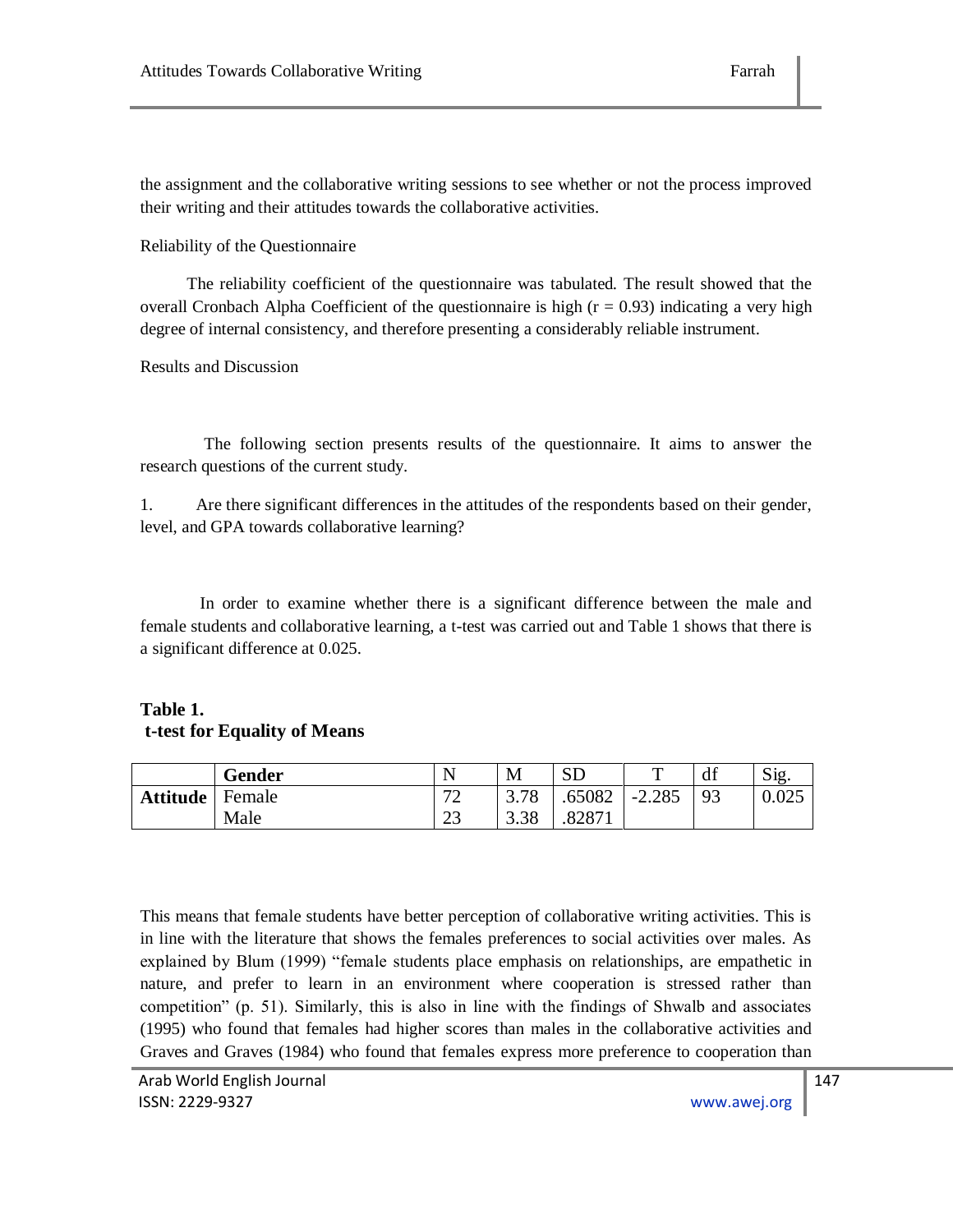do males. Finally, Ehrman and Oxford (1989) found that female learners used more communicating meaning strategies.

In order to examine whether there is a significant difference between the high-achieving students and low-achieving students and collaborative learning, a t-test was carried out and Table 2 shows that there is a significant difference at 0.044.

## **Table 2.**

## **t-test for Equality of Means**

| Average                        |    | М    | <b>SD</b> |      | df | Sig. |
|--------------------------------|----|------|-----------|------|----|------|
| <b>Attitude</b>   Less than 80 | 65 | 2.77 | .59511    | .948 | 93 | .044 |
| More than 80                   | 30 | 3.46 | .89409    |      |    |      |

This means that low achievers have better attitudes towards collaborative writing activities. This is in line with Abu Radwan (2011) who found statistically significant differences between proficient students and less proficient ones in the overall use of certain learning strategies. Likewise, Awad and Naqeeb (2011) found that there were significant differences in the styles of learning used by the students based on their academic level. It should be noted that highachieving students could benefit from the collaborative activities as they learn while explaining ideas to others. It is known that sometimes certain issues cannot be understood until they are discussed among learners and that some learners learn better while teaching and they develop their listening skills in group discussions.

In order to examine whether there is a significant difference between second year students and third year students and collaborative learning, a t-test was carried out and Table 3 shows that there is a significant difference at 0.000.

# **Table 3**

#### **t-test for Equality of Means**

|          | Level  |               | M    | <b>SD</b> |       | u  | $\sim$<br>Sig. |
|----------|--------|---------------|------|-----------|-------|----|----------------|
| Attitude | Second | $\mathcal{L}$ | 3.87 | .60268    | 3.933 | 93 | .000           |
|          | Third  | $\cap$<br>رے  | 3.30 | 77030     |       |    |                |

This means that sophomore students have better attitudes of collaborative writing activities. This is in line with Abu Radwan (2011) whose findings revealed that the freshmen group consistently used more learning strategies than any other group. Finally, it is in line with Awad and Naqeeb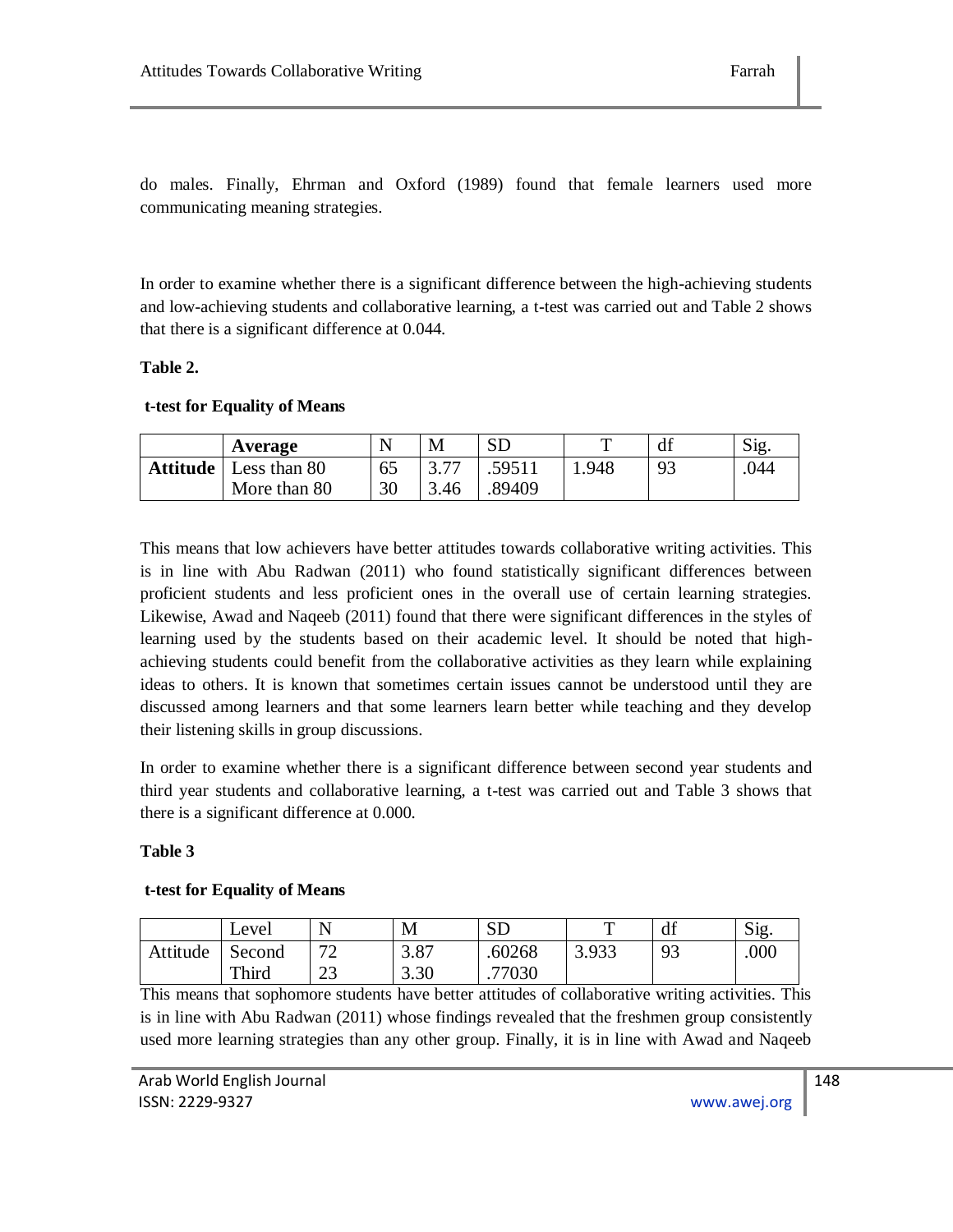(2011) who found that there were significant differences in the styles of learning used by the students based on their academic level.

2. Are there significant differences in the attitudes of the respondents towards collaborative learning and their learning styles?

In order to examine whether there is a significant difference between students attitudes towards collaborative learning and learning better as they study alone, a t-test was carried out and Table 4 shows that there is a significant difference at 0.002.

# **Table 4.**

# **t-test for Equality of Means**

|          | When I study alone, I understand $\vert N \vert$ |    | М    | <b>SD</b>         | df | Sig |
|----------|--------------------------------------------------|----|------|-------------------|----|-----|
|          | better and learn better                          |    |      |                   |    |     |
| Attitude | <b>Yes</b>                                       | 58 | 3.50 | $.74068$ $-3.225$ |    | 00  |
|          | No                                               | 37 | 3.95 | .56879            |    |     |

In order to examine whether there is a significant difference between students attitudes towards collaborative learning and preference to writing alone, a t-test was carried out and Table 5 shows that there is a significant difference at 0.000.

# **Table 5:**

# **t-test for Equality of Means**

|          | I prefer to write alone rather $\vert N \vert$ |    | M    | <b>SD</b> |          | df | Sig.  |
|----------|------------------------------------------------|----|------|-----------|----------|----|-------|
|          | than in a group                                |    |      |           |          |    |       |
| Attitude | Yes                                            |    | 3.42 | .77681    | $-4.244$ | 93 | 0.000 |
|          | No                                             | 42 | 4.00 | 45792     |          |    |       |

The previous two tables show that the students who prefer to work in groups and understand better and learn better while working in groups have better perception for collaborative writing activities. This is in line with Ellison and Boykin (1994) who found that learners achieved better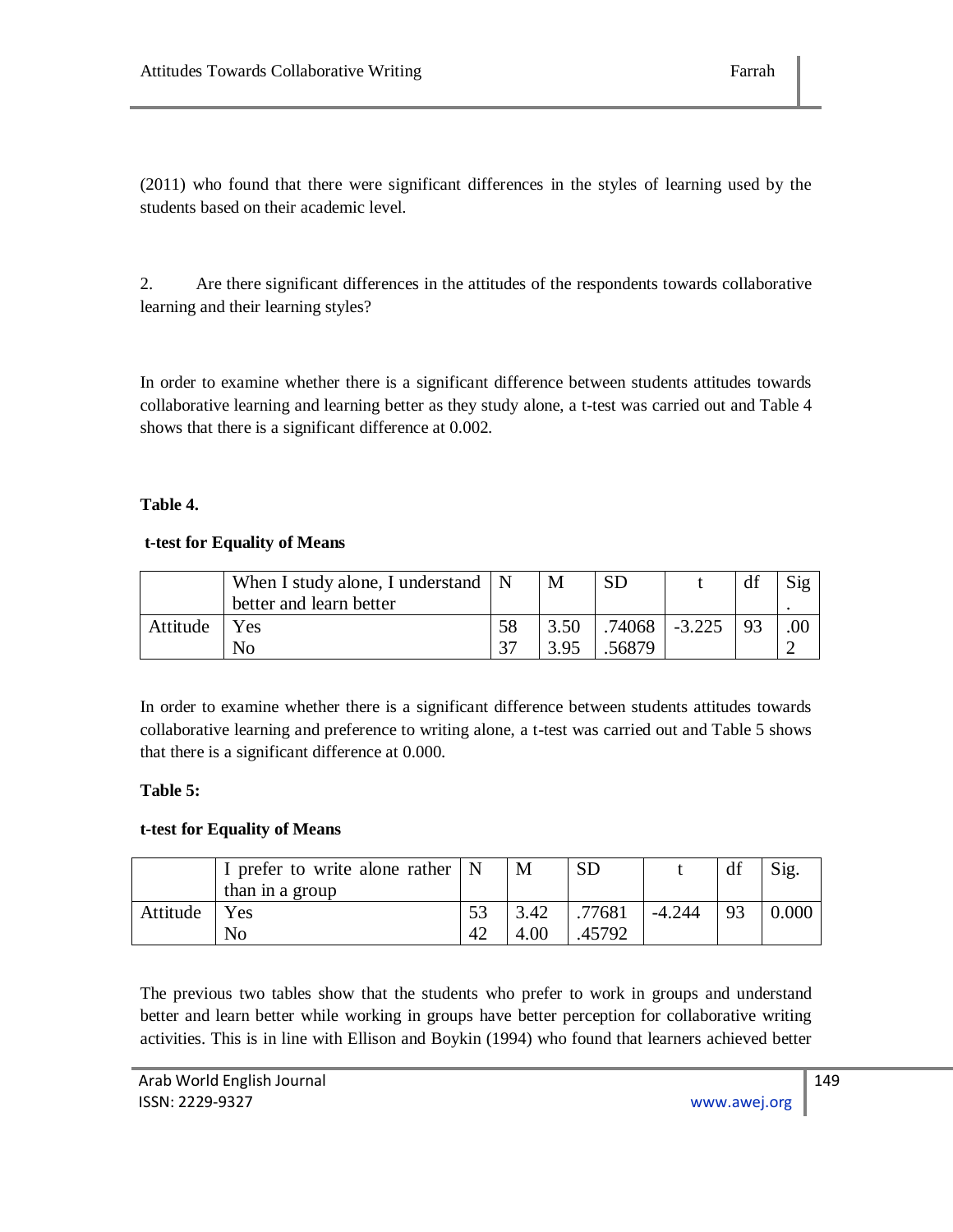following cooperative learning than in individualistic learning experiences. However, it is in contrast with Duxbury and Tsai (2010) found that there were no significant differences between introverts and extroverts in relation to cooperative learning attitudes.

### 3. What is the general attitude of the respondents towards collaborative learning?

Descriptive statistics (means and standard deviations) were calculated covering all questionnaire items to examine the views towards collaborative learning as perceived by Hebron University students. As mentioned above, the reliability coefficient of the questionnaire showed that the overall Cronbach Alpha Coefficient of the questionnaire is high  $(r = 0.93)$  indicating a very high degree of internal consistency, and therefore presenting a considerably reliable instrument (See Table 6 for the calculated means of items and their standard deviation for each statement).

#### **Table 6:**

|  |  |  |  |  |  | Means and standard for all items in the questionnaire |
|--|--|--|--|--|--|-------------------------------------------------------|
|--|--|--|--|--|--|-------------------------------------------------------|

| No             | Statement                                                                 | N  | M    | <b>SD</b> |
|----------------|---------------------------------------------------------------------------|----|------|-----------|
|                |                                                                           | Ο. |      |           |
| 10             | Working in groups enhanced our communication skills                       | 95 | 4.13 | 1.024     |
| $\overline{4}$ | Working in groups stimulated my critical thinking skills                  | 95 | 4.02 | 1.537     |
| 23             | I had the chance to express my ideas in the group                         | 95 | 3.95 | 1.105     |
| 25             | While working in groups, we spent more time generating ideas than I do    |    |      |           |
|                | when I write alone                                                        | 95 | 3.95 | 1.432     |
| 8              | Working in groups helped me to have a greater responsibility - for myself |    |      |           |
|                | and the group                                                             | 95 | 3.91 | 1.264     |
| 13             | Working in groups is a waste of time as we keep explaining things to      |    |      |           |
|                | others (Recoded)                                                          | 95 | 3.89 | 1.526     |
| 32             | Overall, this was a worthwhile experience                                 | 95 | 3.87 | 1.315     |
| 24             | While working in groups, we spent more time planning than I do when I     |    |      |           |
|                | write alone                                                               | 95 | 3.86 | 1.182     |
| 2              | Working in groups fostered exchange of knowledge, information and         |    |      |           |
|                | experience                                                                | 95 | 3.8  | 1.058     |
| 11             | Working in groups improved our performance                                | 95 | 3.78 | 1.196     |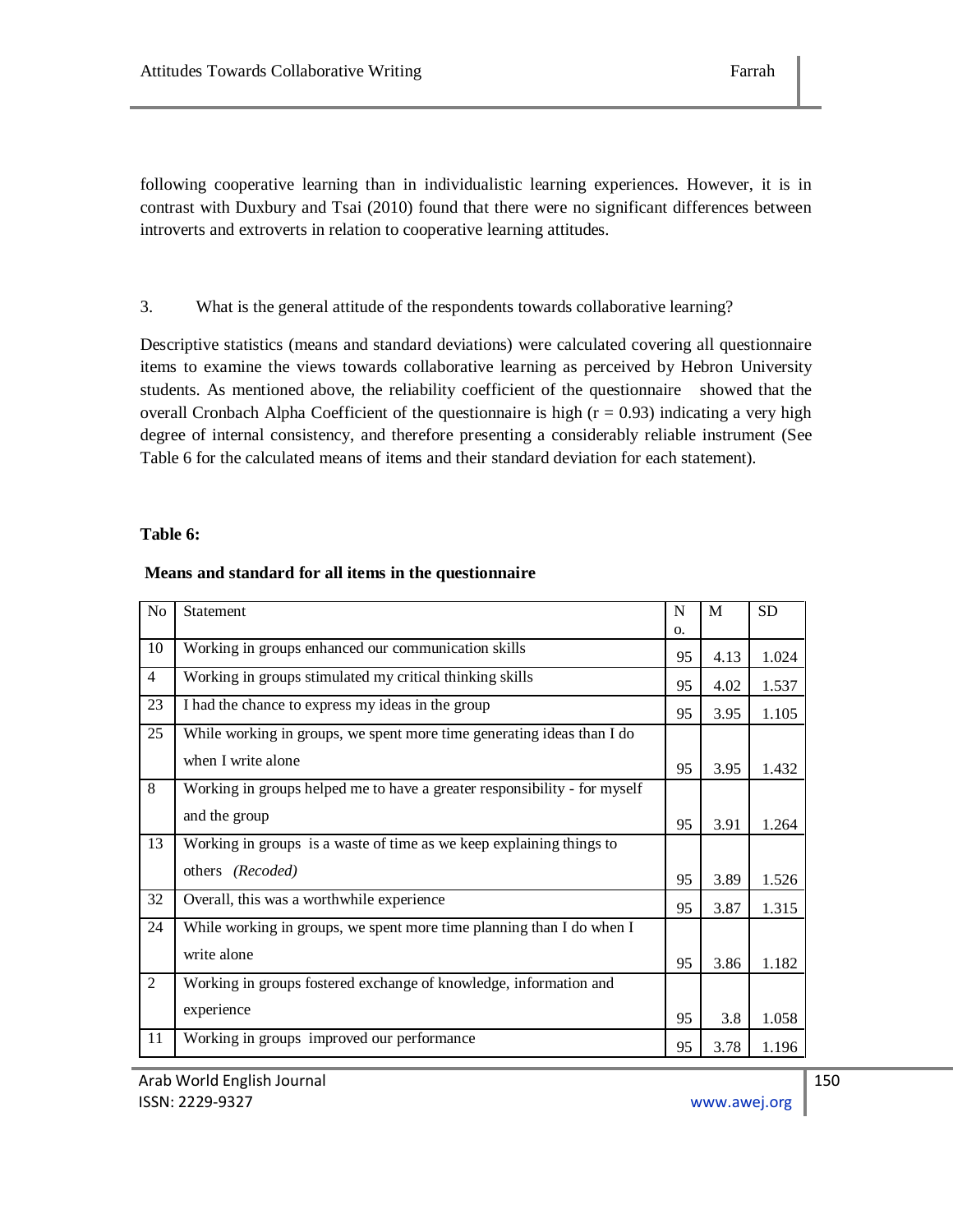| 21              | Despite disagreement, the group was able to reach consensus                      | 95 | 3.78 | 1.15  |
|-----------------|----------------------------------------------------------------------------------|----|------|-------|
| 16              | Having completed group projects, I feel I am more cooperative in my              |    |      |       |
|                 | writing                                                                          | 95 | 3.77 | 1.046 |
| 15              | Working in groups should be encouraged/continued                                 | 95 | 3.76 | 1.244 |
| $\overline{17}$ | Having completed group projects, I feel I am more confident to work with         |    |      |       |
|                 | other students                                                                   | 95 | 3.76 | 0.986 |
| 20              | We sometimes disagreed about what to say or how to express our ideas             | 95 | 3.75 | 0.967 |
| 3               | Working in groups made problem-solving easier                                    | 95 | 3.72 | 1.098 |
| 28              | I learned new ways to support my points of view                                  | 95 | 3.72 | 1.182 |
| 6               | Working in groups helped me to receive useful feedback                           | 95 | 3.71 | 1.081 |
| 31              | The group produced a better description and a story as compared to               |    |      |       |
|                 | individual writing                                                               | 95 | 3.71 | 1.237 |
| 26              | While working in groups, we spent more time checking spelling,                   |    |      |       |
|                 | punctuation and grammar than I do when I write alone                             | 95 | 3.65 | 1.27  |
| 9               | Working in groups enabled us to help weaker learners in the group                | 95 | 3.61 | 1.401 |
| 29              | I enjoy writing more than I did before due to collaborative writing              | 95 | 3.58 | 1.47  |
| 12              | Working in groups helped us to participate actively in the                       |    |      |       |
|                 | teaching/learning process                                                        | 95 | 3.57 | 1.058 |
| 18              | Working in groups enabled us to use skills which individual assessments do       |    |      |       |
|                 | not                                                                              | 95 | 3.51 | 1.184 |
| 30              | I get more work done when I work with others                                     | 95 | 3.49 | 1.406 |
| $\tau$          | Working in groups helped me to focus on collective efforts rather than           |    |      |       |
|                 | individual effort                                                                | 95 | 3.48 | 1.406 |
| 27              | While working in groups, we spent more time revising than I do when I            |    |      |       |
|                 | write alone                                                                      | 95 | 3.48 | 1.193 |
| 22              | I learned new ways to plan my paragraph from the group                           | 95 | 3.44 | 1.137 |
| $\mathbf{1}$    | Working in groups increased my comprehension                                     | 95 | 3.4  | 1.198 |
| 14              | Working in groups makes it difficult getting members to actively                 |    |      |       |
|                 | participate in tasks                                                             | 95 | 3.22 | 1.651 |
| 19              | While working in groups, all group members contributed equally to the<br>project | 95 | 3.2  | 1.396 |
| 5               | Working in groups helped me to work in a more relaxed atmosphere                 | 95 | 3.19 | 1.142 |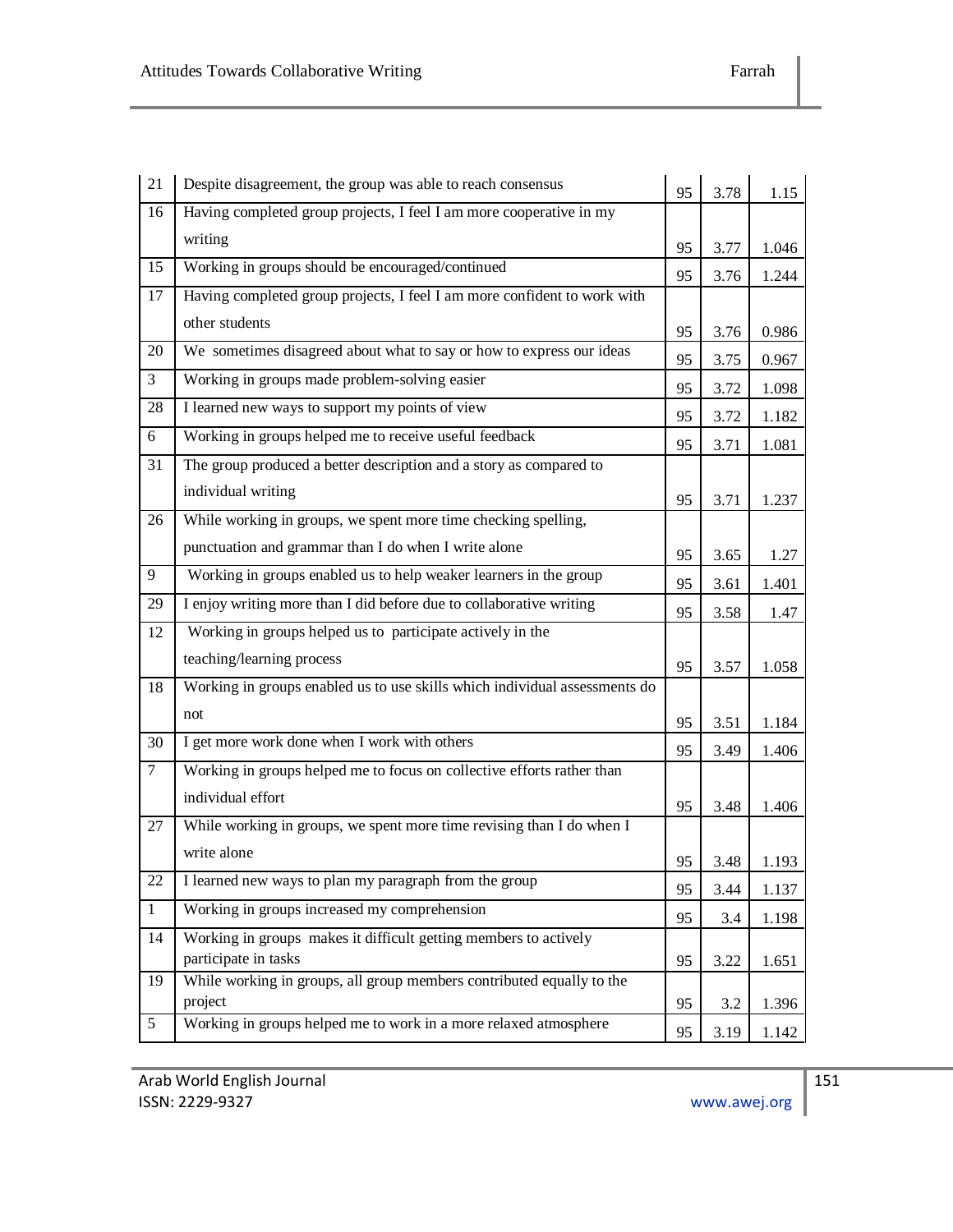As table 6 reveals, most of the items got high to moderate ratings with items number 10 and number 4 getting the highest rating (mean=4.13, 4.02) respectively. This indicates that collaborative learning indeed enhances communication skills among students and stimulates their critical thinking skills. This is in line with a number of studies (Millis, B. J., & Cottell, P. G., 1998, Barkley et al., 2005, Gokhale, 1995; Wong et al., 2009, Nor & Abd. Samad, 2003). For example, Gokhale (1995) reported that students who participated in collaborative learning performed significantly better on the critical thinking test than students who studied individually. Nor and Abd. Samad (2003) found that during collaborative writing interaction, "students could participate at a higher cognitive level, have the chance to interact and incorporate cognitive strategies while interacting" (p.6). The results are also in agreement with Brown (2008) who found that more than 75% of her participants reported that the collaborative learning enhanced their communication skills. Wong et al. (2009) concluded that collaborative activities improved the pupils" linguistic proficiency.

Similarly, items 23 and 25 got a very high rating (mean=3.95). Both items address issues like expressing ideas and spending more time on generating ideas while working in groups. To some extent, item 22, got a moderate rating  $(m=3.44)$ . It addresses the issue of learning new ways to plan their paragraphs from their group members. This is in line with Elola and Oskoz (2010) whose respondents regarded the process as highly beneficial for the exchange of ideas and structuring of the essay. Moreover, they "generated ideas and shared them with the intention of creating a more complete text" (p.60).

Item 8 (Working in groups helped me to have a greater responsibility - for myself and the group) got a very high rating  $(=3.91)$ . This indicates that collaborative learning helps learners take on responsibility for their own language learning. Likewise, the students agreed with item 9 that working in groups enabled them to help weaker learners in the group (m=3.61) and to focus on collective efforts rather than individual effort as indicated in their ratings for item 7 (m=3.48). This is in agreement with Brown (2008) who reported that over three-quarter (76.5% and 76.2% respectively) agree that CL focused on collective efforts and gave learners greater responsibility for their learning. This is in agreement with Nor and Abd. Samad ( 2003) as they reported that their students "assisted each other, regardless whether they were proficient writers or the less proficient writers." In addition to that, it is in line with Wong et al. (2009) whose participants found the activities to be useful and enjoyable as they supported each other. This is also in line with Zariski (1997) where 69% of his participants agreed that "group work helped them be more responsible for [their] own learning" (p.780).

Items 13, 32, 24, 2 and 11 got a high rating (m=3.89, 3.87, 3.86, 3.8 and 3.78) respectively. This means that student did not perceive collaborative learning as a waste of time though they spent a lot of time discussing in groups. It should be noticed that the data for this item has been recoded as it is negatively structured. Responses to negatively stated item  $(n = 13)$  were reversed so that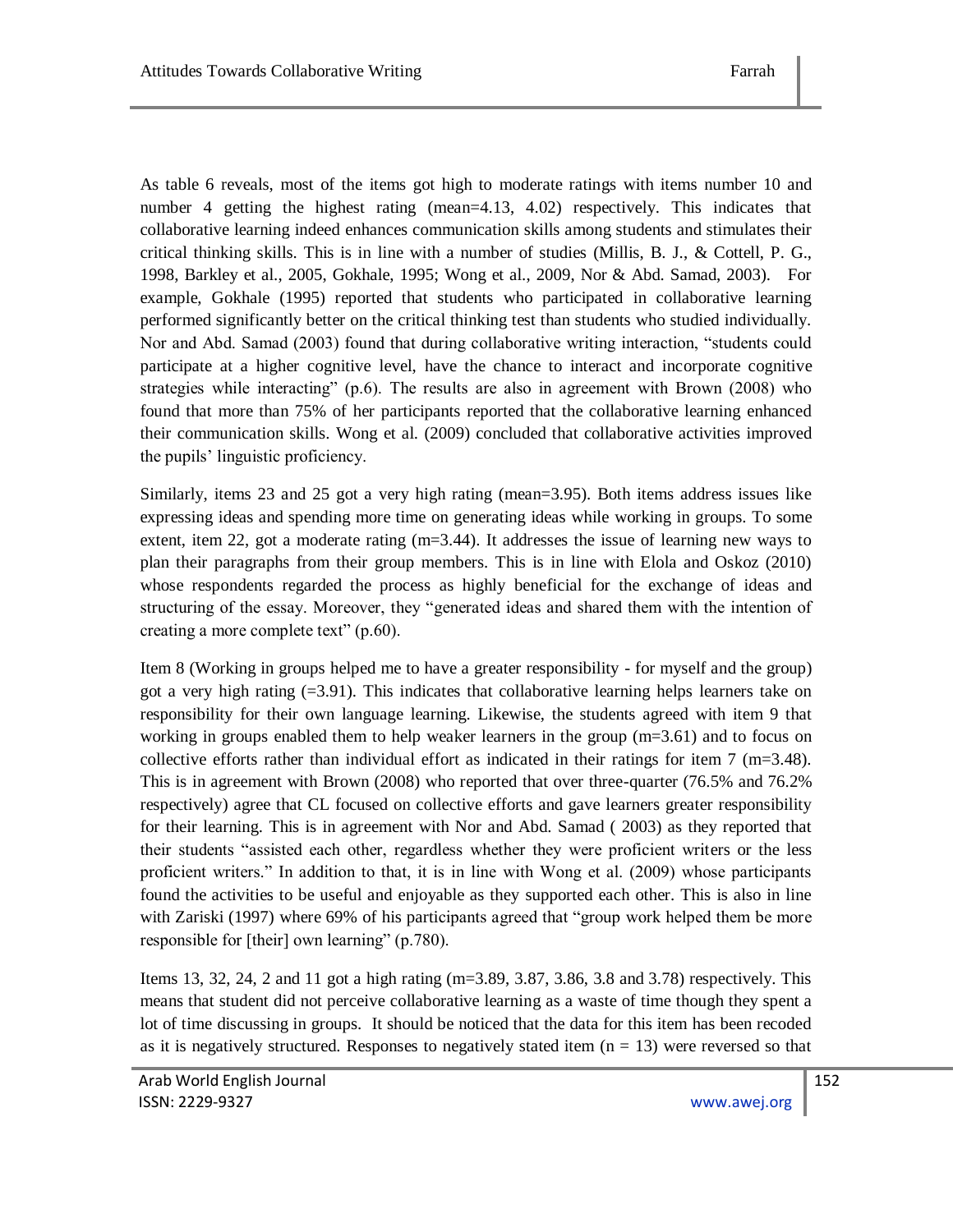the highest response score was indicative of a positive rating for the statement. This is in agreement with Brown (2008) who interestingly found that 71.2% believe collaborative learning was not a waste of time explaining things to others. This belief is supported by their perception of the whole process and considered it to be a worthwhile experience  $(m=3.87)$  revealing a very high degree of agreement among the participants. The learners perceived it a worthwhile experience and not as a waste of time as it helped them to plan and exchange ideas as indicated in items 24 and 2. This means that in collaborative learning students spent more time planning than they do when they write alone (m=3.86) and the process fostered exchange of knowledge, information and experience (m=3.8). All of this contributed to better performance as indicated by the students in the response to item number 11 (m=3.78) (Working in groups improved our performance). This is in agreement with Brown (2008) who reported that CL helped understanding (77.7%) and fostered exchange of knowledge, information and experience (77%). This is also in line with Zariski (1997) where 60% of his participants agreed that group work helped them to learn more than they would on an individual project.

Therefore, the students gave a high rating to item 15 (Working in groups should be encouraged/continued) and recommended the continuation of the collaborative learning experience (m=3.76). Moreover, they felt more cooperative and more confident working with others as indicated in item 16 and 17 ( $m=3.77, 3.76$ ) respectively. This is in agreement with Brown (2008) who reported 77% of her participants suggested that collaborative learning should be encouraged and continued and Wong et al. (2009) where 83.3% agreed or strongly agreed that they wish they "could participate in more rounds of the group composition activities" (p.7).

Items 20 and 21 address issues that may emerge in collaborative learning; agreement and disagreement. As indicated in item 20 the learners sometimes disagreed about what to say or how to express our ideas  $(m=3.75)$ . Nevertheless, they were able to reach consensus  $(=3.78)$ . This is in agreement with Nor and Abd. Samad (2003) as they reported that their participants "disagreed with suggested ideas, gave feedback, planned about text structures and elaborated on these ideas" (p.6).

Items 3, 28, 6, and 31 indicate that the students benefited from the collaborative learning process as the process made problem-solving easier and the students learned new ways to support their points of view (m=3.72). Moreover, they received useful feedback from each other and produced a better description and a story as compared to individual writing  $(m=3.71)$ . This is in line with several studies that reported that collaborative learning encourages learners to participate constructively and work productively to solve common problems and to be involved in a reasoning process and a problem-solving activity as they are exposed to different interpretations (Bonk and Reynolds, 1997; Millis and Cottell, 1998; Barkley et al., 2005; Bruner, 1985).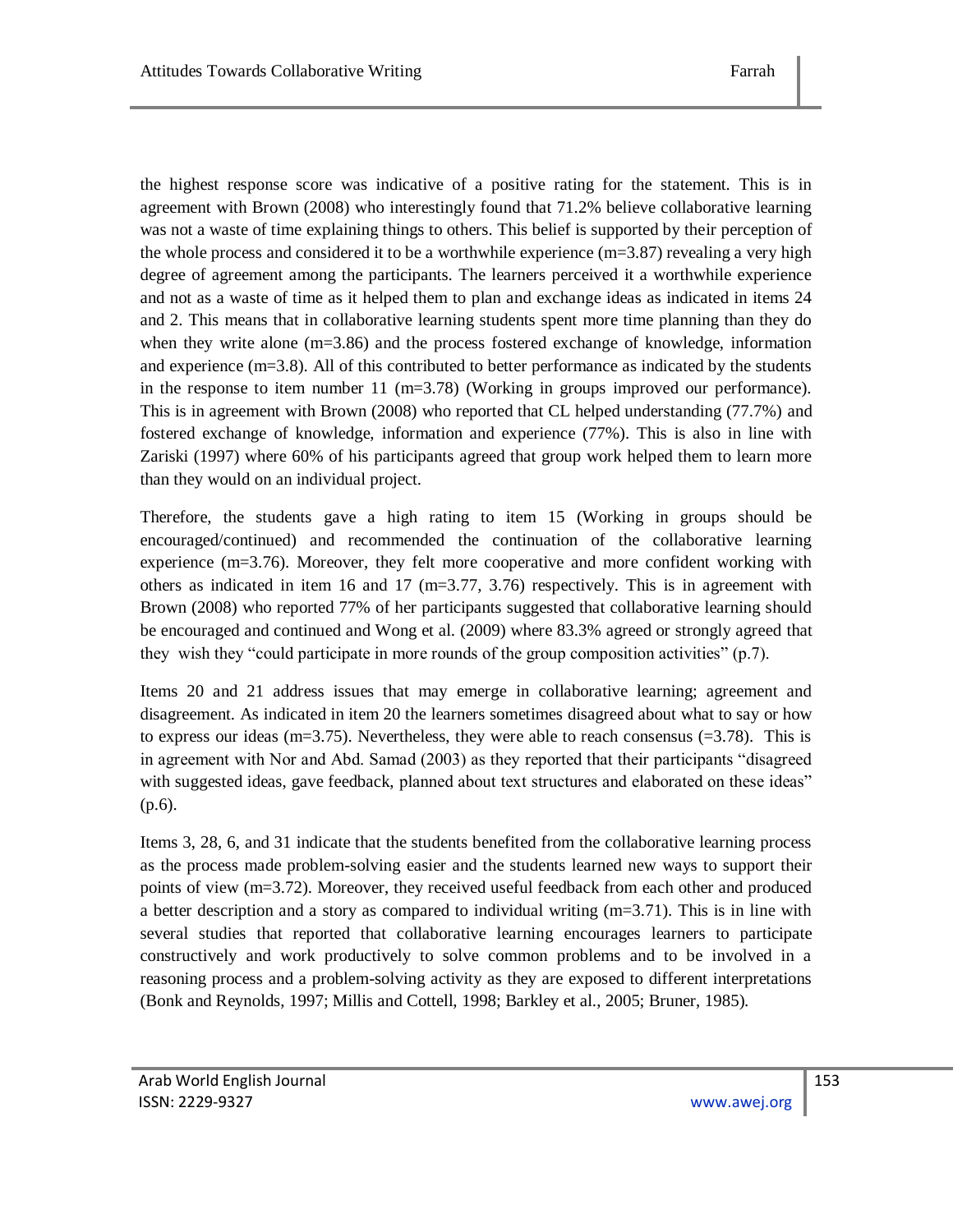Items 26 and 27 got a moderate rating (3.65, 3.48) respectively. This indicates that the students spent more time checking spelling, punctuation and grammar and revising their work than they do when they write alone. Moreover, this is an indication that writing is a recursive process and not a linear process.

Similarly, items 29, 12, 18, and 30, got a moderate rating. The ratings for these items indicate that they enjoyed writing more due to the collaborative writing activities (m=3.58) and to participate actively in the teaching/learning process  $(m=3.57)$ . This is because they got more work done when they work with others (m=3.49) and because working in groups allows them to use skills which individual assessments do not  $(m=3.57)$ . This is in line with Wong et al. (2009) where 94.4% of their participants agreed or strongly agreed that they "enjoyed the group composition activities" (p.7).

Likewise, Brown (2008) found in her research that just over half of the respondents found collaborative learning enjoyable. According to her, this implies that almost half of the students found the class boring. This can be explained in the current study by the findings of the first and second questions where students differed in their perception towards collaborative learning depending on the gender, level, proficiency, and learning styles.

The items that got the least agreement are items 14, 19, and 5. The least rating for item number 14 (working in groups made it difficult getting members to actively participate in tasks) can be read positively (mean=3.22) as it means that some students did not find the process very difficult to get group members to participate in the assigned tasks and others found it to be a difficult task. This is to some extent in line with Brown (2008) who found that (61.5%) of her participants agree that it is difficult getting members to actively participate in tasks.

However, most of them strongly disagreed with that all group members contributed equally to the project as indicated in their rating to item  $(19)$  (m=3.2). Consequently, they gave the least rating (m=3.19) to item number 5 which is addressing the issue of working in a more relaxed atmosphere. This is in sharp agreement with Brown (2008) who reported "the least percentages of respondents agree that the atmosphere was relaxed (52%)". Moreover, her participants reported that one of the main negative aspects for collaborative learning is that "some students leave all the work for other group members to do" (p.12). As a solution, Brown (2008) contends that the teacher needs to counsel "problem" students individually to ensure equal participation and to state clear rules "to make sure students know the consequences of not participating actively" (p.12). She concludes that it is "unfair to give group members uniform mark if it is clear that a group member defaulted" (p.12). This means that the collaborative writing process is a demanding one and if a number of factors (time, training, and equal contribution) are not taken into consideration, some students will find it to be a disappointing and frustrating process.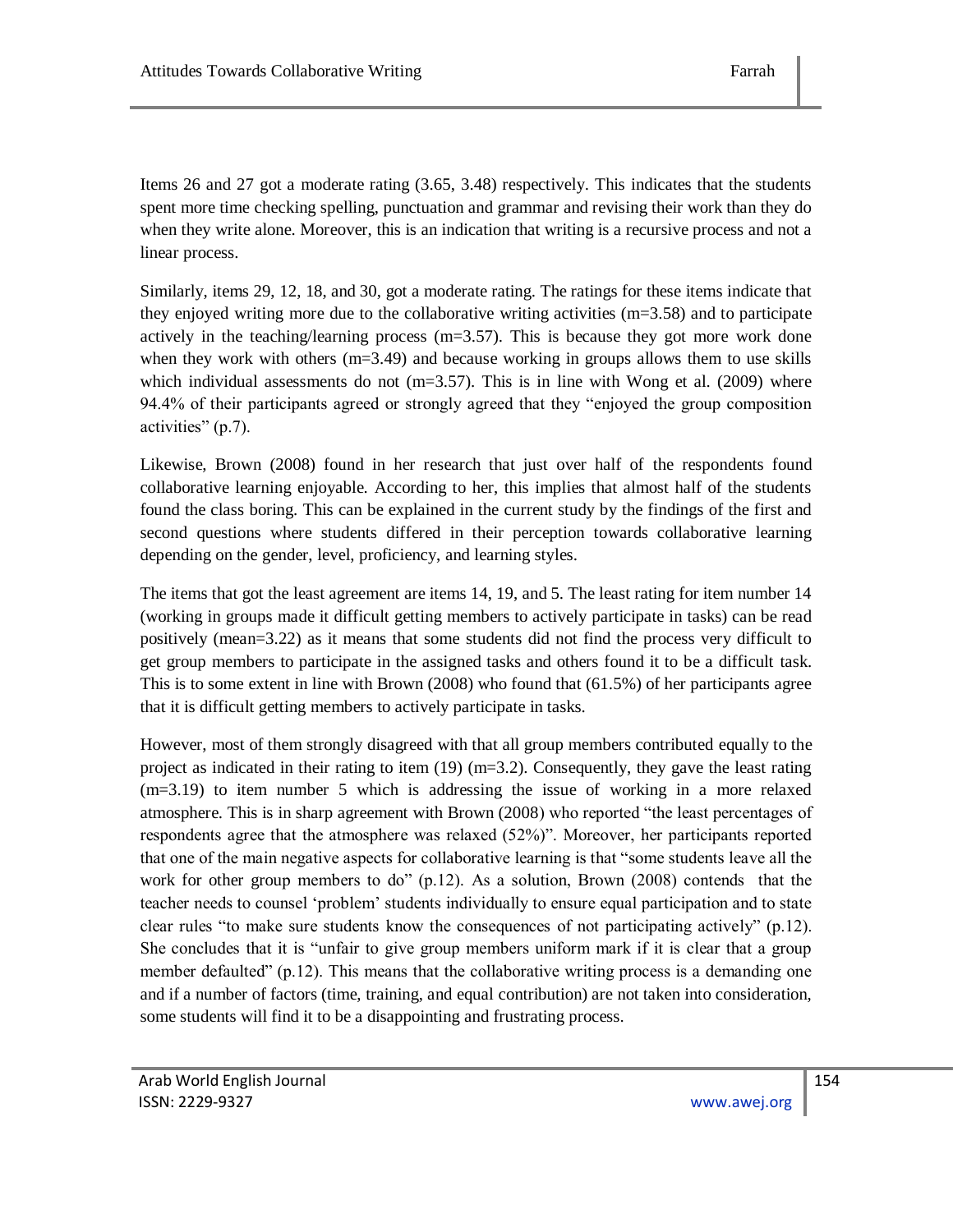In their evaluation of the collaborative activities, one group summarized the pros and cons of working in groups as follows:

Work group has advantages and disadvantages at the same time. On the one hand, work group is useful in several ways. First, it makes students share their information about the topics they write about. This is a great benefit since many students lack enough background of the surrounding world. Second, it strengthens the bonds among students and makes them know each other more and more, so they get rid of shyness and hesitation of asking their colleagues for help in writing. Third, it enriches the students' vocabulary and understanding of grammar. As a result, students' level of writing will be improved in a very good way. On the other hand, work group has bad consequences. One is that students find it difficult to arrange a suitable time for their meetings, and that gets harder when they do not know each other. Another is that most of students depend on their partners in the same group in doing the whole work. They simply ignore what is supposed to be done by them, so the burden will be heavy on one student, and that is not fair at all. Furthermore, if they are writing an essay, it will be a mixture of different styles, and it will not be well-organized. Things will get worse when all the group members have bad writings; their work will be messy. Finally, sometimes members' debate becomes negative and makes them leave the group, produce a bad essay, or hate the course. Anyway, it is up to the teacher to choose the suitable ways for his students in writing or other activities.

#### (See Appendix C for more student evaluations of writing activities)

This means that collaborative activities have positive and negative outcomes and students may undergo different experiences. In order to enhance the positive experiences, instructors need to prepare their students well in implementing collaborative writing. In order for the instructors and their students not to have negative experiences, they need to know how to implement collaborative learning from picking the task until the final assessment.

#### Conclusion and Recommendations

While we are incorporating the notion of change in education, as instructors, we should cater for all our students and we need to use a variety of teaching methods that respect our students and make them active learners to improve and develop life-skill learning, including problem solving and critical thinking. Learners are viewed as constructors of meaning and knowledge. In collaborative learning, learners work collaboratively in groups to discuss interesting and challenging questions and solve real-life problems. Activities are interactive and learner-centred and the load of the instructors is reduced and learners are actively engaged (Astin, 1993; Gokhale, 1995; Slavin, Ellison & Boykin, 1994; Elola & Oskoz, 2010). As a result of implementing the collaborative activities, the current study revealed statistically significant differences between students based on their gender, level of study, proficiency, and learning style showing that females, sophomores, low achievers, and extroverts favored collaborative learning experiences.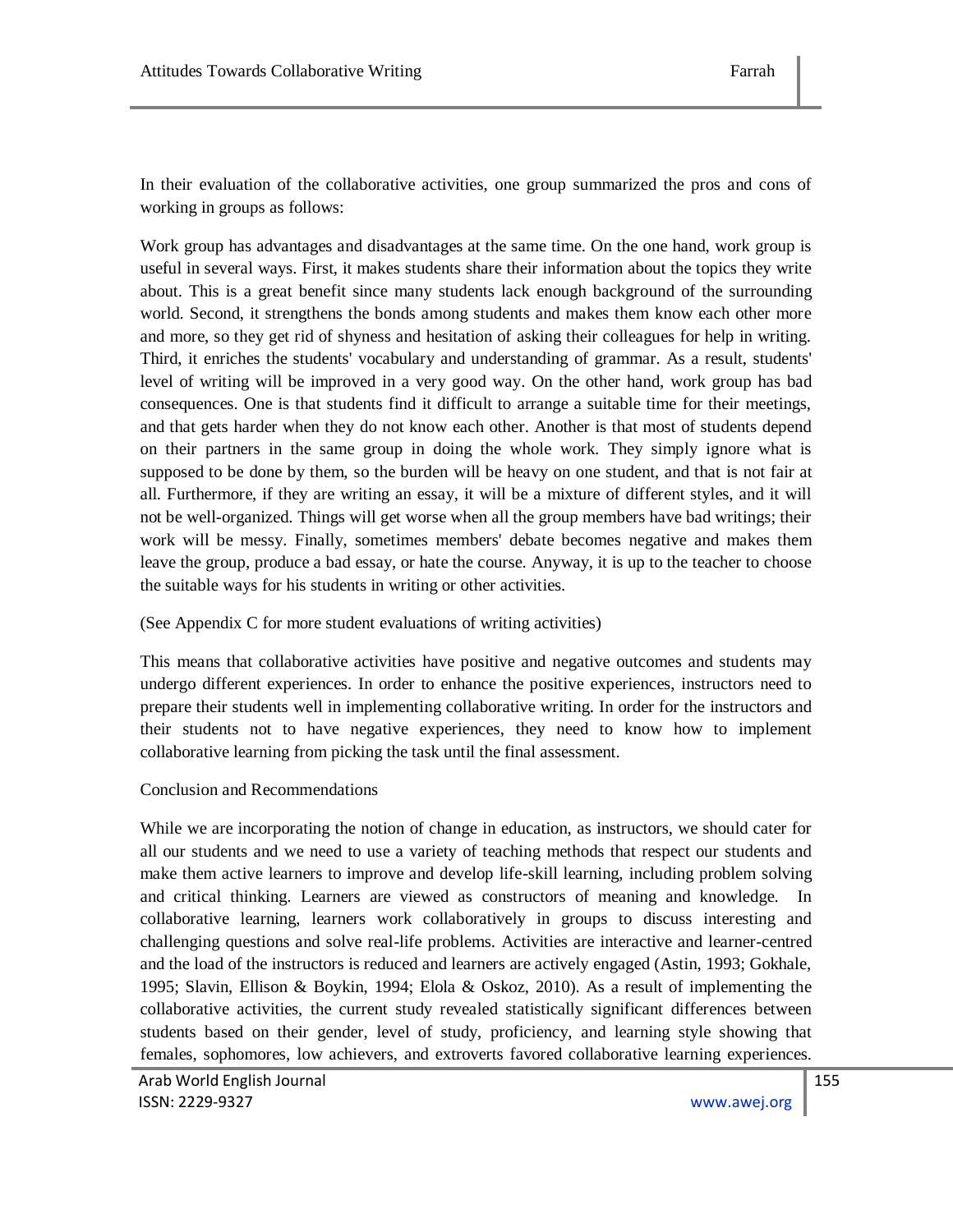Moreover, the general attitudes of the students revealed that collaborative learning enhances communication skills, critical thinking skills and motivation. Furthermore, it makes students responsible for their own learning, thus it makes them autonomous learners. This is in line with a number of studies that were carried out in the field of collaborative learning and which emphasized that collaborative learning facilitates the exchange of knowledge, information and experiences, and creates an interactive and relaxed atmosphere (Astin, 1993; Gokhale, 1995; Slavin, 1987; Ellison & Boykin, 1994; Elola & Oskoz, 2010; Barkley et al. 2005). Such collaborative activities allow learners to exchange fantastic ideas. These wonderful ideas are successful especially when they are shared and further developed. When there is one learner he/she usually has a partial understanding but when there are two or more learners, they have a better understanding as they think, reflect, and are busy in a problem-solving activity that is of interest to them (Gokhale, 1995, Bonk and Reynolds, 1997, Millis, B. J., & Cottell, P. G., 1998, Barkley et al., 2005; Nor & Abd. Samad, 2003). Finally, collaborative learning makes writing enjoyable, meaningful, motivating, relevant, and reduces anxiety as students interact with each other in cooperative problem-solving activities.

Based on the results of this study, the researcher recommends the following: collaborative learning should be an essential component in any university language skill course. Instructors are reflective practitioners who think systematically about their practices and learn from their experiences. As a result, they will be able to contribute effectively to a community of learners. They should offer their students opportunities for making learning stimulating and enjoyable. Instructors should provide their students with collaborative learning activities that are challenging and attractive to all of them and suit their gender and learning styles. The activities should be interesting, novel, and challenging. Finally, instructors should carefully assess both the advantages and limitations of collaborative learning in the writing process.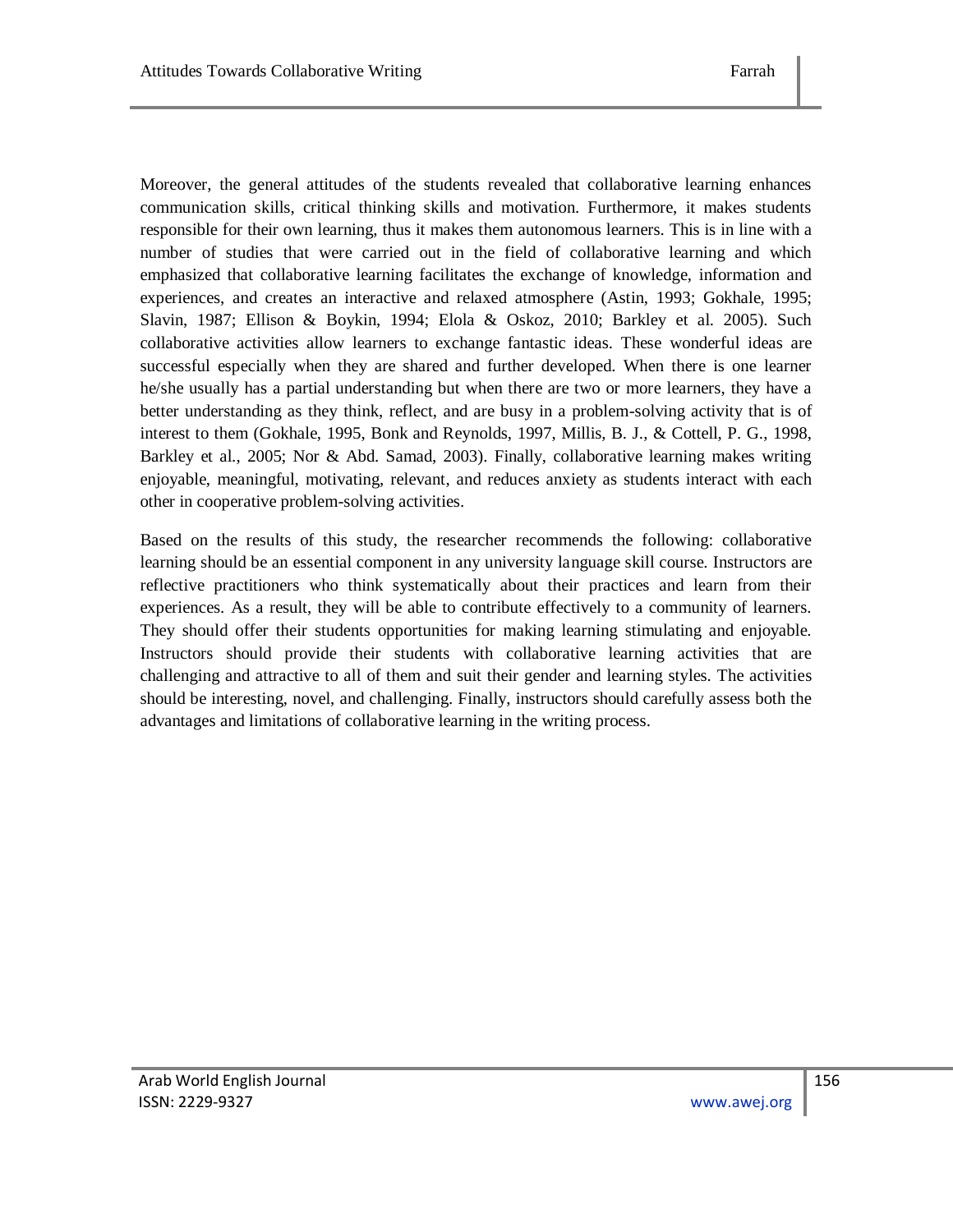#### References

- Abu Radwan, A. (2011) Effects of L2 proficiency and gender on choice of language learning strategies by university students majoring in English. Asian EFL Journal. Retrieved from http://www.asian-efl-journal.com/PDF/March-2011-aar.pdf
- Astin, A., (1993). What matters in college. San Francisco, CA: Jossey-Bass.
- Awad, A. and Naqeeb, H. (2011). Learning styles as perceived by learners of English as a foreign language in the English Language Center of The Arab American University Jenin, Palestine. An-Najah University Journal for Research (Humanities) 25 (8).
- Barkley, F. E, Cross, K. P & Major, C. H (2005) Collaborative learning techniques: A handbook for college faculty. Jossey-Bass:WILEY
- Berkenkotter,C. and Huckin, T. (1995). Genre Knowledge in disciplinary communities. Hillsdale, NJ: Lawrence Erlbaum.
- Bigge, M. L & Shermis , S. S. (1999). Learning theories for teachers. Longman.
- Blum, K.D. (1999) Gender differences in asynchronous learning in higher education: learning Styles, participation barriers and communication patterns. Journal of Asynchronous Learning Networks, 3, 1. http://www.aln.org/alnweb/journal/Vol3\_issue1/blum.htm
- Bonk, C. J., Reynolds, T., (1997). Learner-centered web instruction for higher-order thinking, teamwork, and apprenticeship. In B. H. Kahn (Ed.), Web-based instruction (pp. 167-175).
- Brown, F. (2008). Collaborative Learning in the EAP Classroom: Students" Perceptions. (Retrieved 10th June 2011) http://pdffinder.net/Collaborative-Learning-in-the-EAP-Classroom:-Students'-Perceptions
- Campbell, K. (1999). Learner characteristics and instructional design. Retrieved October, 6, 2003, from the University of Alberta Academic Technologies for Learning Web site: http://www.atl.ualberta.ca/articles/idesign/learnchar.cfm
- Bruner, J. (1985). Vygotsky: An historical and conceptual perspective. Culture, communication, and cognition: Vygotskian perspectives, 21-34. London: Cambridge University Press
- Budd, W. J. (2004). Mind maps as classroom exercises. Journal of Economic Education V35

Dewey, J. (1933). How We Think. Chicago: Henry Regnery.

Dewey, J. (1938). Experience and education. New York: Simon & Schuster.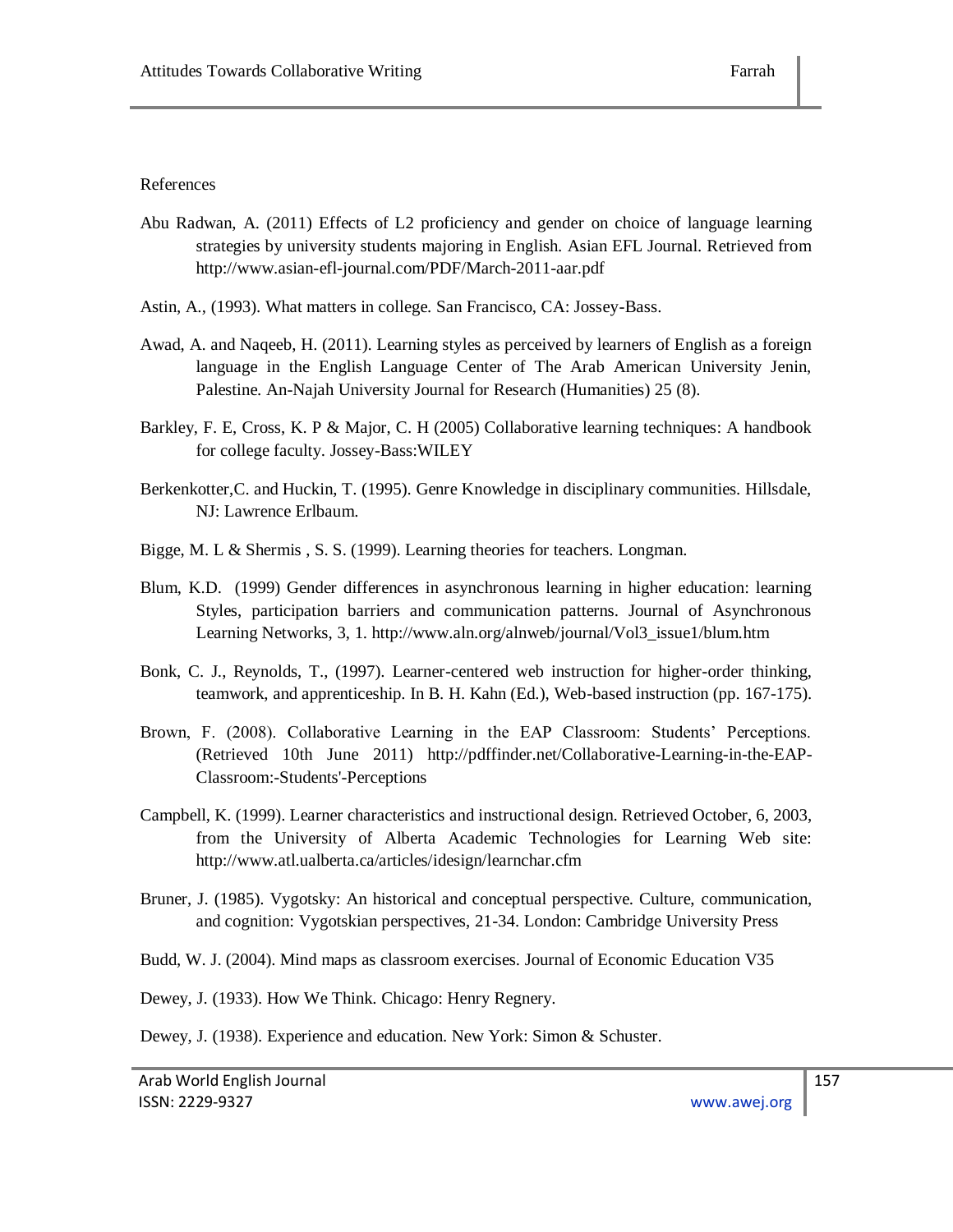Dunne, E., & Bennet, N. (1990). Talking and learning in groups. London: Macmillan.

- Duxbury, G., J. & Tsai, L. (2010). The effects of cooperative learning on foreign language anxiety: a comparative study of Taiwanese and American universities. International Journal of Instruction January 2010. Vol.3, No.1 (Retrieved from http://www.eiji.net/dosyalar/iji\_2010\_1\_1.pdf
- Ehrman, M. & Oxford, R. L. (1989). Effects of sex differences, career choice, and psychological type on adult language learning strategies. Modern Language Journal 73, 1-13.
- Ellison, C.M., & Boykin, A.W. (1994). Comparing outcomes from differential cooperative and individualistic learning methods. Social Behavior and Personality, 22, 91-104.
- Elola, I., and Oskoz, A. (2010). Collaborative writing: fostering foreign language and writing conventions development. Language Learning & Technology. Retrieved from http://llt.msu.edu/vol14num3/elolaoskoz.pdf October 2010, Vol 14, (3), pp. 51–71
- Fultz, N.H., & Herzog, A.R. (1991). Gender differences in affiliation and instrumentality across adulthood. Psychology and Aging, 6, 579-586.
- Gokhale, A., A. (1995). Collaborative learning enhances critical thinking. Journal of Technology Education. Vol.7.
- Graves, N. B., & Graves, T. D. (1984). Preferences for cooperative, competitive and individualistic learning. Cooperative Learning, 5(3-4), 19-20.
- Gunasagaran, K. (2006). The UTM students" perspective on cooperative learning. Retrieved from http://eprints.utm.my/6536/1/KavithaMFP.pdf
- Hyland, K. (2002). Teaching and researching writing. London: Longman.
- Halliday, M.A.K. (1978). Language as a social semiotic. The social interpretation of language and meaning. London: Edward Arnold.
- Inglehart, M., Brown, D.R., & Vida, M. (1994). Competition, achievement, and gender: A stress theoretical analysis. In P.R. Pintrich, D.R. Brown, & C.E. Weinstein (Eds.), Student motivation, cognition, and learning: Essays in honor of Wilbert. J. McKeachie (pp. 311- 330). Mahwah, NJ: Erlbaum. Jackson, D.N.
- Johns, Ann M. (1997). Text, role, and context: developing academic literacies. Cambridge University Press.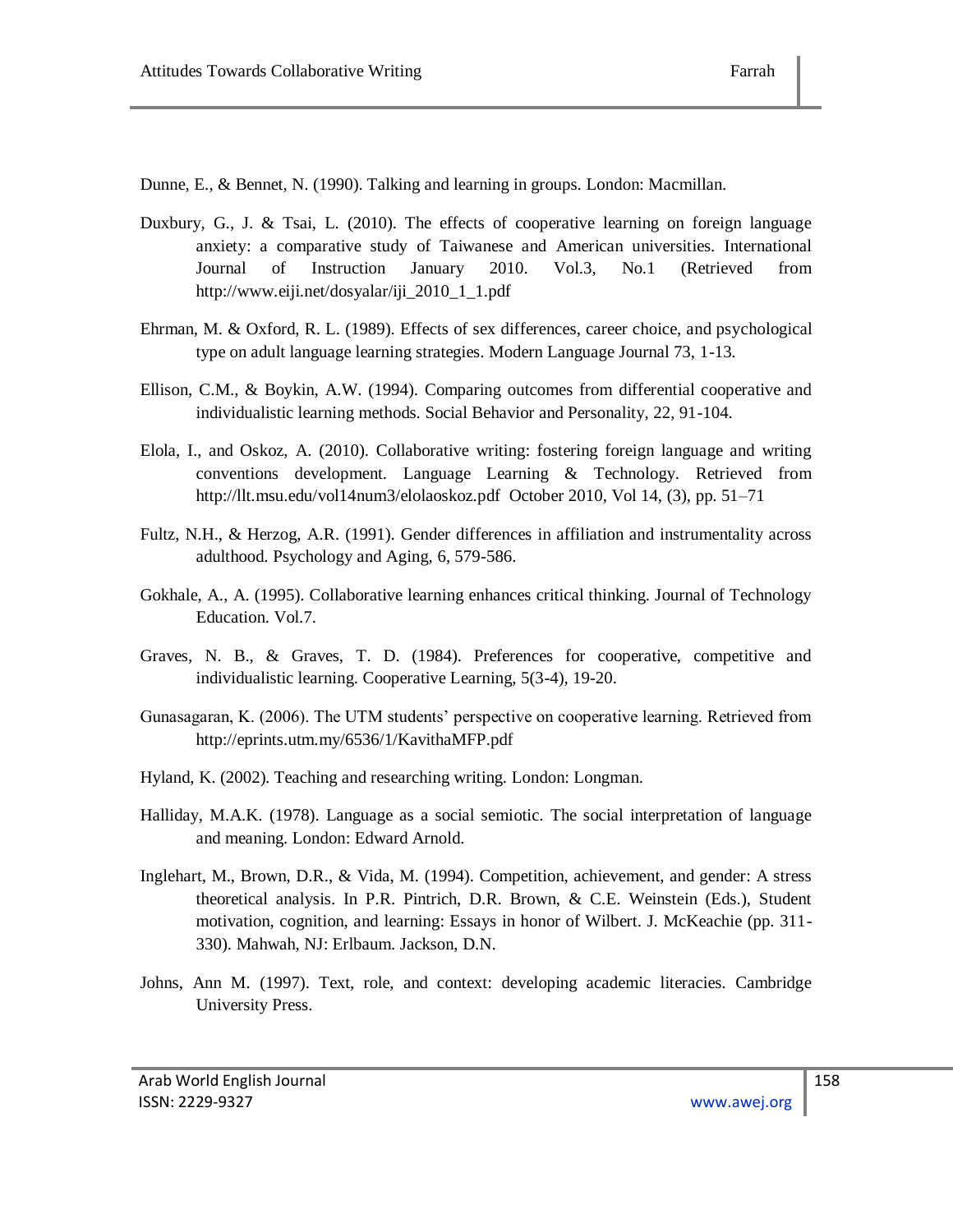- Johnson, D. W., & Johnson, R. T. (1998) Cooperative learning and social interdependence theory. Retrieved from http://www.co-operation.org/pages/SIT.html Johnson, D. W.,
- Johnson, R. T., and Stanne, M. E. (2000) Cooperative learning methods: a meta analysis. (Minnesota, University of Minneapolis).
- Kagan, S. (1994). Cooperative learning. (San Clemente, Kagan Cooperative Publishing).
- Kolb, D. A. (1984). Experiential learning: Experience as the source of learning and development. Englewood Cliffs, NJ: Prentice-Hall.
- Kolodner, J., & Guzdial, M., (1996). Effects with and of CSCL: Tracking learning in a new paradigm. In T. Koschman (Ed.), CSCL: Theory and practice of an emerging paradigm (pp. 307-320). Mahwah, NJ: Lawrence Erlbaum Associates.
- Markus, H.R., & Kitayama, S. (1991). Culture and the self: Implications for cognition, emotion, and motivation. Psychological Review, 98, 224-253
- Millis, B. J., & Cottell, P. G. , (1998). Operative learning for higher education faculty. Phoenix, AZ: American Council on Education and The Oryx Press.
- Mulalic, A., Parilah Mohd Shah, Fauziah Ahmad (2009). Perceptual Learning Styles of ESL Students. European Journal of Social Sciences – Volume 7, Number 3 (2009)
- Nor, M., M. and Abd. Samad R. S (2003). A qualitative study of group writing during writing process lessons. Retrieved from http://eprints.um.edu.my/547/1/MariamNor.pdf
- Oakley, B., Felder, R. M., Brent, R., and Elhajj, I. (2004) Turning student groups into effective teams. Journal of Student Centred Learning, 2 (1), 9-34.
- Rodger, S., Murray, H. G., & Cummings, A. L. (2007). Gender Differences in Cooperative Learning with University Students. The Alberta Journal of Educational Research Vol. 53, (2), 157-173.
- Slavin, R.E. (1987). Developmental and motivational perspectives on cooperative learning: A reconciliation. Child Development, 58, 1161-1167.
- Smith, B and MacGregor, J. T. (1992). what is collaborative learning? Washington center for improving the quality of undergraduate education. Retrieved from http://learningcommons.evergreen.edu/pdf/collab.pdf
- Swales, J. M. (1990). Genre Analysis: English in academic and research settings. New York. Cambridge University Press.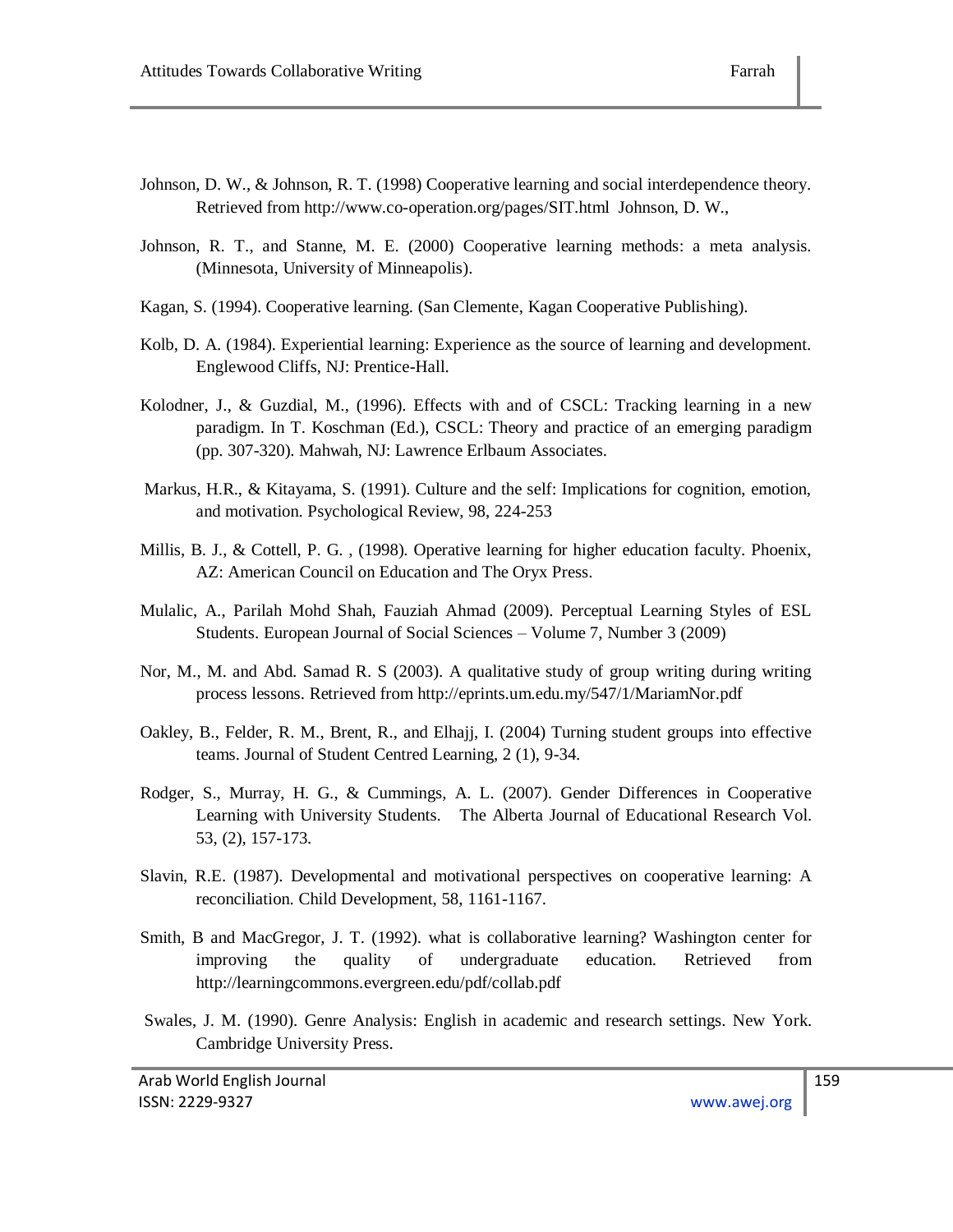- Swortzel, K. (1997). The effects of cooperative learning methods on achievement, retention, and attitudes of home economics students in North Carolina. Journal of Vocational and Technical Education, 13(2).
- Texas University Writing Centre. Collaborative Writing. Retrieved from http://writingcenter.tamu.edu/teaching-writing/instruction/collaborative-writing/
- Thorne, S.L. (2000). Second language acquisition theory and the truth(s) about relativity. In James Lantolf (ed.), Sociocultural Theory and Second Language Learning. Oxford: Oxford University Press, 219-243.
- Vygotsky, L.S. (1978). Mind in society: the development of higher psychological processes. (M. Cole, V. John-Steiner, S. Scriber, & E. Souberman, Eds. And Trans.) Cambridge, MA: Harvard University Press.
- Vygotsky, L. (1986). Thought and language (Rev. ed.). Cambridge, MA: MIT Press.
- White, A. S., & Caminero, R. (1995). Using process writing as a learning tool in the foreign language class. The Canadian Modern Language Review, 51(2), 323-329).
- Wong, L.-H., Chin, C.-K., Chen, W. & Gao, P. (2009). V.S.P.O.W.: An innovative collaborative writing approach to improve Chinese as L2 pupils" linguistic skills. Proceedings of International Conference on Computer-supported Collaborative Learning (pp.651-661), Rhodes Island, Greece. (Retrieved 15th May 2011) http://lhwong.home.nie.edu.sg/CSCL09-wiki\_writing.pdf
- Zariski, A. (1997). Positive and negative impacts of group work from the student perspective. Advancing International Perspectives (Retrieved 15th May 2011). http://www.herdsa.org.au/wpcontent/uploads/conference/1997/zarisk01.pdf

About the author

Mohammed Abdel Hakim Farrah, an assistant Professor of English Language Studies, graduated with a BA from Hebron University in 1990 in English Language and Literature, MA in TESOL from International Islamic University in Malaysia in 1999, Ph.D. in English Language Studies in 2006 from International Islamic University in Malaysia. There are a number of publications in the field of online learning and teaching reading and writing. Administrative positions included Chair of the English Department until the present time, Editorial Secretary of Hebron University Research Journal, and presented a number of papers in local and international conferences. He can be reached at mfarrah2006@yahoo.com or mfarrah@hebron.edu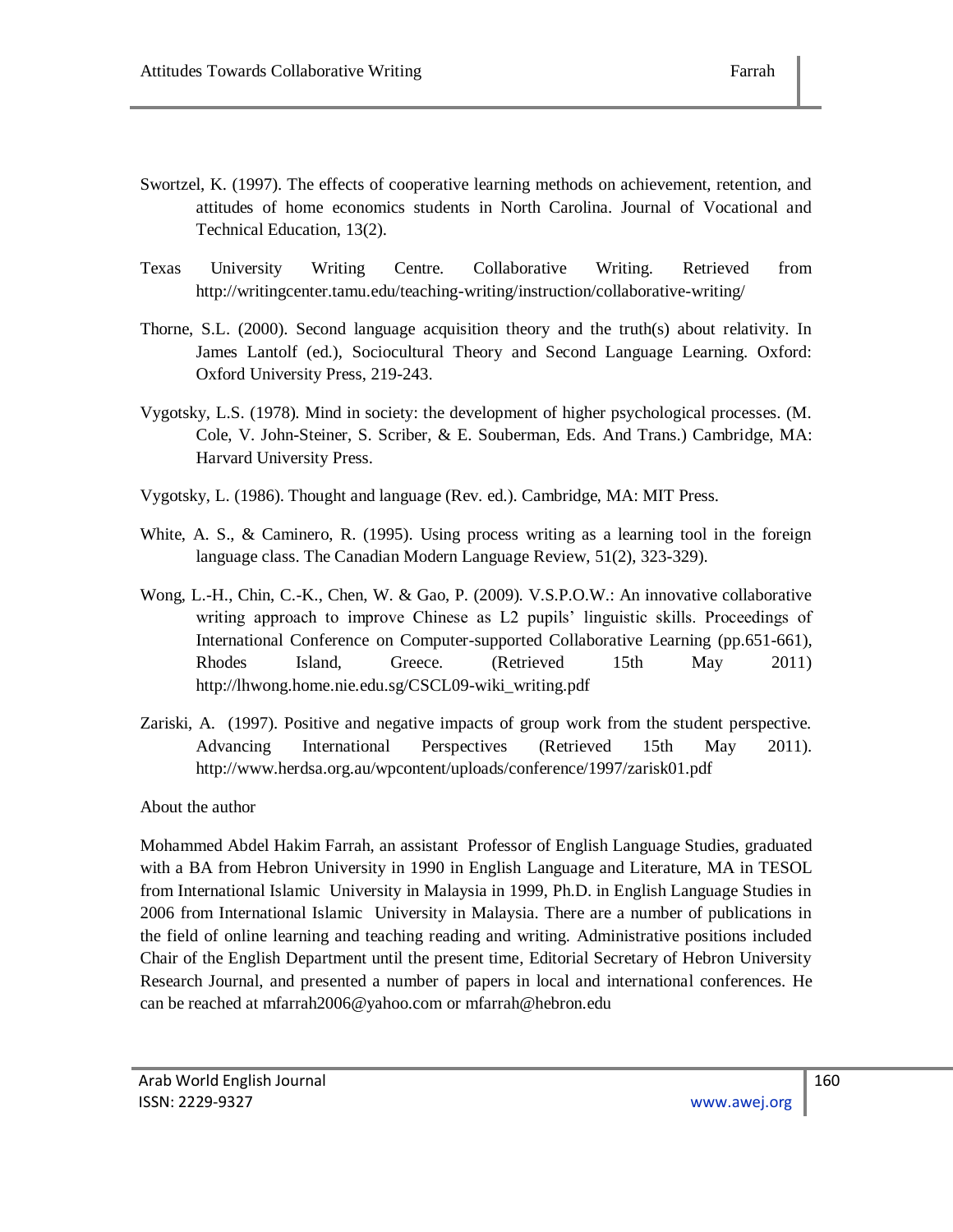The purpose of this questionnaire is to measure the students' attitudes towards collaborative learning. Please read the statements carefully and answer PART I, PART II and PART III.

Your answers will be kept strictly confidential and anonymous.

# **PART I**

# *Please, tick () the appropriate box.*

| A-Gender:                                                                                                   | $\Box$ Female | Male                             |              |                     |  |  |  |
|-------------------------------------------------------------------------------------------------------------|---------------|----------------------------------|--------------|---------------------|--|--|--|
| B-Year of study:                                                                                            | $\Box$ Second | $\Box$ Third                     |              |                     |  |  |  |
| C-Current GPA: □ Below 60                                                                                   |               | $\Box$ 60 – 69<br>$\Box$ 70 – 79 | $\Box$ 80-89 | $\Box$ 90 and above |  |  |  |
| $\Box$ English/ minor French<br>English (Education) $\Box$ English (Literature)<br>D-Major<br>$\mathcal{L}$ |               |                                  |              |                     |  |  |  |
| E-When I study alone, I understand better and learn better                                                  |               |                                  |              |                     |  |  |  |
| $1 - Yes$                                                                                                   | $2 - No$      |                                  |              |                     |  |  |  |
| F- I prefer to write alone rather than in a group                                                           |               |                                  |              |                     |  |  |  |
| <b>Yes</b>                                                                                                  | $2 - No$      |                                  |              |                     |  |  |  |

# *PART II*

**Indicate the extent to which you agree or disagree with the following statements regarding your views about collaborative learning by putting a tick**  $(\checkmark)$  **in the appropriate box using the scale given below.**

| Strongly Disagree Disagree Neutral Agree Strongly agree |  |                                                                                                                                                                                                                                                                                                                                                                                                       |  |
|---------------------------------------------------------|--|-------------------------------------------------------------------------------------------------------------------------------------------------------------------------------------------------------------------------------------------------------------------------------------------------------------------------------------------------------------------------------------------------------|--|
|                                                         |  | $\overline{\mathbf{A}}$ and $\overline{\mathbf{A}}$ and $\overline{\mathbf{A}}$ and $\overline{\mathbf{A}}$ and $\overline{\mathbf{A}}$ and $\overline{\mathbf{A}}$ and $\overline{\mathbf{A}}$ and $\overline{\mathbf{A}}$ and $\overline{\mathbf{A}}$ and $\overline{\mathbf{A}}$ and $\overline{\mathbf{A}}$ and $\overline{\mathbf{A}}$ and $\overline{\mathbf{A}}$ and $\overline{\mathbf{A}}$ a |  |

| No |                                              |  |  |  |
|----|----------------------------------------------|--|--|--|
| ᅩ. | Working in groups increased my comprehension |  |  |  |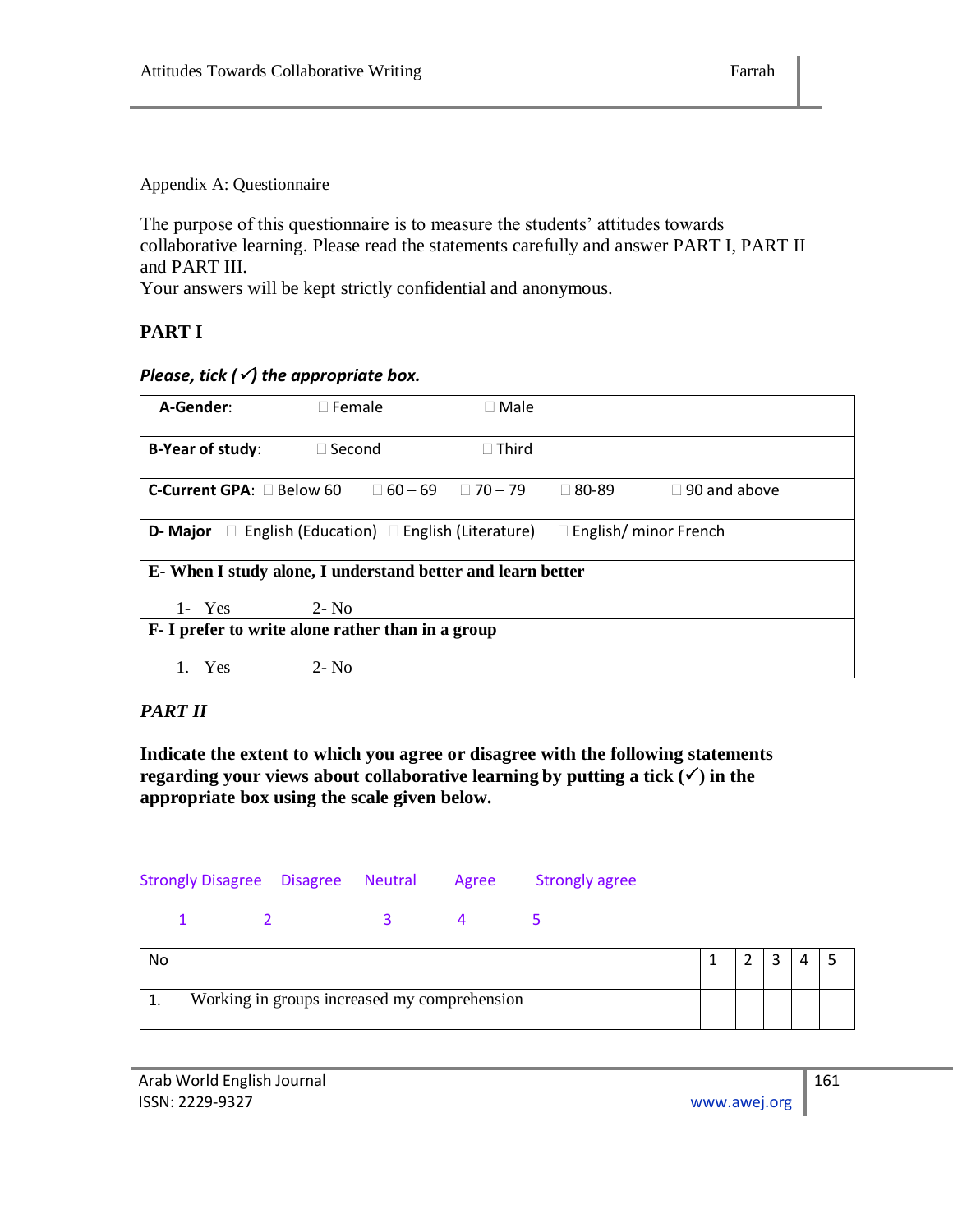| 2.             | Working in groups fostered exchange of knowledge, information and<br>experience              |  |  |  |
|----------------|----------------------------------------------------------------------------------------------|--|--|--|
| 3.             | Working in groups made problem-solving easier                                                |  |  |  |
| 4              | Working in groups stimulated my critical thinking skills                                     |  |  |  |
| 5              | Working in groups helped me to work in a more relaxed atmosphere                             |  |  |  |
| 6              | Working in groups helped me to receive useful feedback                                       |  |  |  |
| $\overline{7}$ | Working in groups helped me to focus on collective efforts rather than<br>individual effort  |  |  |  |
| 8              | Working in groups helped me to have a greater responsibility $-$ for<br>myself and the group |  |  |  |
| 9              | Working in groups enabled us to help weaker learners in the group                            |  |  |  |
| 10             | Working in groups enhanced our communication skills                                          |  |  |  |
| 11             | Working in groups improved our performance                                                   |  |  |  |
| 12             | Working in groups helped us to participate actively in the<br>teaching/learning process      |  |  |  |
| 13             | Working in groups is a waste of time as we keep explaining things to<br>others               |  |  |  |
| 14             | Working in groups makes it difficult getting members to actively<br>participate in tasks     |  |  |  |
| 15             | Working in groups should be encouraged/continued                                             |  |  |  |
| 16             | Having completed group projects, I feel I am more cooperative in my<br>writing               |  |  |  |
| 17             | Having completed group projects, I feel I have more confident working<br>with other students |  |  |  |
| 18             | Working in groups enabled us to use skills which individual assessments<br>do not            |  |  |  |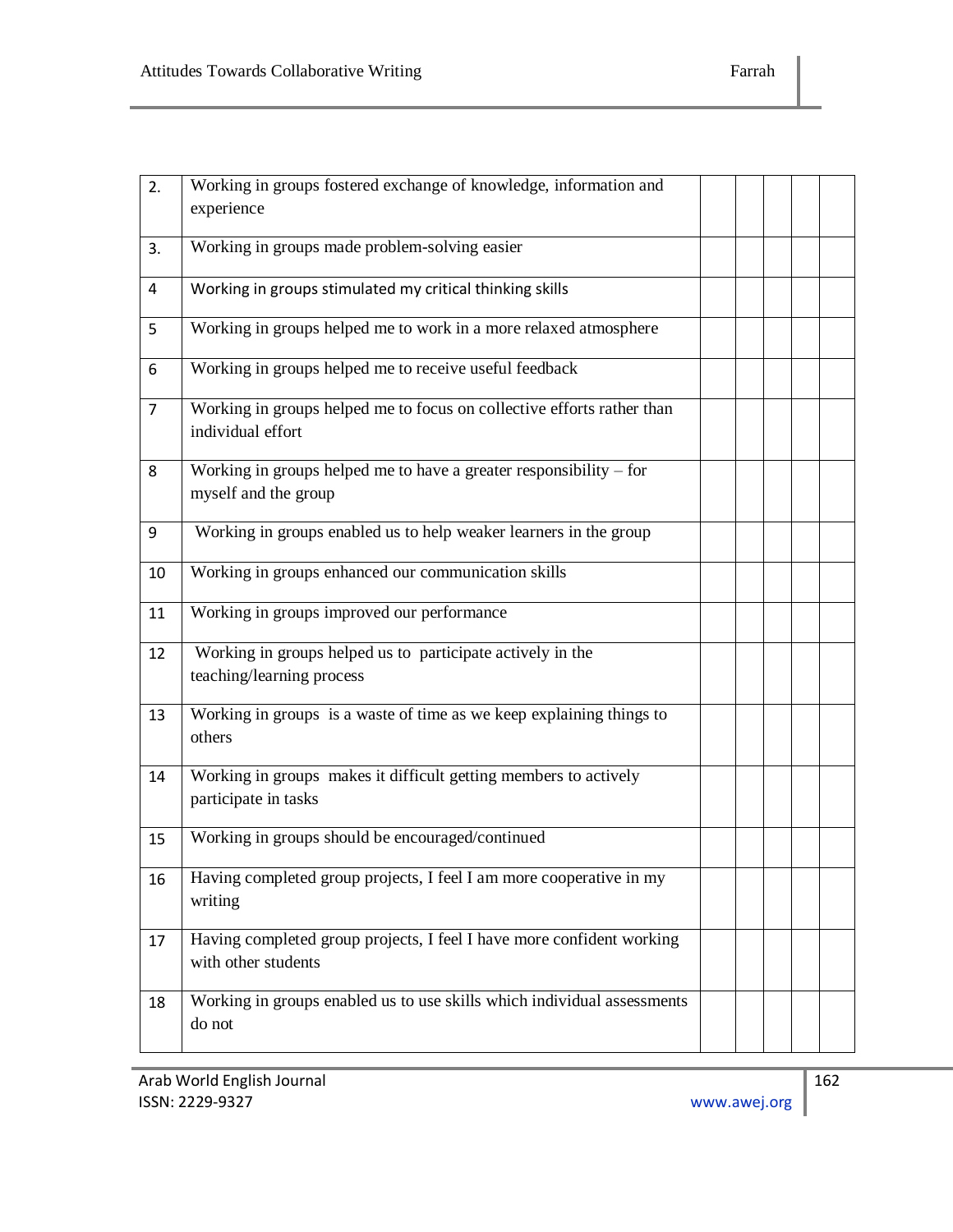| 19 | While working in groups, all group members contributed equally to the<br>project                                       |  |  |  |
|----|------------------------------------------------------------------------------------------------------------------------|--|--|--|
| 20 | We sometimes disagreed about what to say or how to express our ideas                                                   |  |  |  |
| 21 | Despite disagreement, the group was able to reach consensus                                                            |  |  |  |
| 22 | I learned new ways to plan my paragraph from the group                                                                 |  |  |  |
| 23 | I had the chance to express my ideas in the group                                                                      |  |  |  |
| 24 | While working in groups, we spent more time planning than I do when I<br>write alone                                   |  |  |  |
| 25 | While working in groups, we spent more time generating ideas than I do<br>when I write alone                           |  |  |  |
| 26 | While working in groups, we spent more time checking spelling,<br>punctuation and grammar than I do when I write alone |  |  |  |
| 27 | While working in groups, we spent more time revising than I do when I<br>write alone                                   |  |  |  |
| 28 | I learned new ways to support my points of view                                                                        |  |  |  |
| 29 | I enjoy writing more than I did before due to collaborative writing                                                    |  |  |  |
| 30 | I get more work done when I work with others                                                                           |  |  |  |
| 31 | The group produced a better description and a story as compared to<br>individual writing                               |  |  |  |
| 32 | Overall, this was a worthwhile experience                                                                              |  |  |  |

#### **Part III:**

- 1. What are the advantages of collaborative writing in class?
- 2. What are the disadvantages of collaborative writing in class?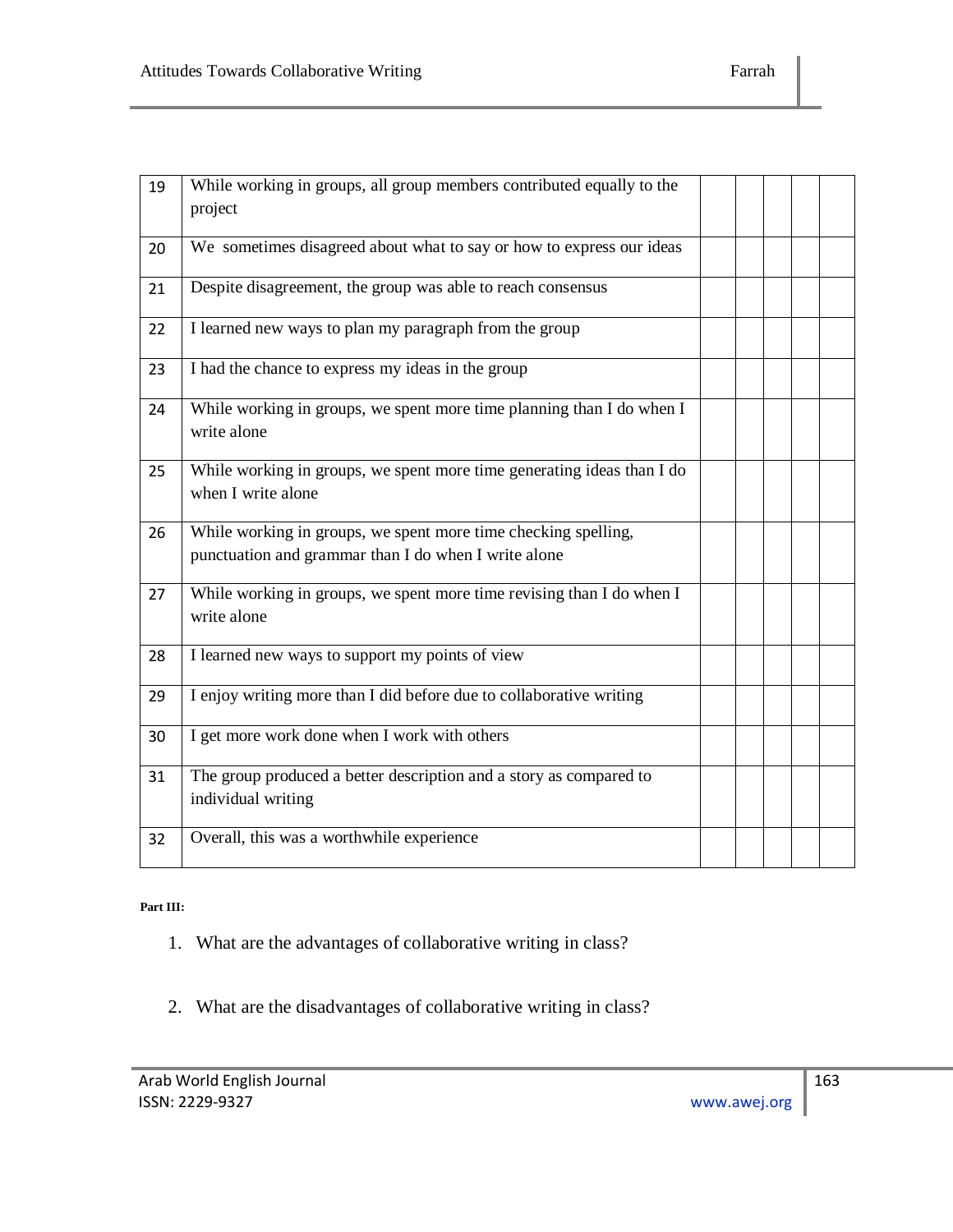Appendix B: guidelines to collaborative learning taken from Texas University Writing Centre.

# Collaborative Writing

http://writingcenter.tamu.edu/teaching-writing/instruction/collaborative-writing/

Collaborative writing assignments transform the usually solitary work of writing and editing college papers into a group endeavor. Instructors value such assignments because of their realworld relevance. After all, in most workplaces writing is typically produced by a team or goes through multiple hands for revising. Even in academia we often collaborate on research and coauthor journal articles with colleagues. Giving students the opportunities to practice writing and editing with others is a prudent step in preparing them for the world after graduation.

Collaborative assignments can significantly enhance student learning in other ways as well; specifically, they:

- allow students to learn from each other
- expose students to points of view besides their own
- foster discussion and debate

• open students" eyes to how their work compares to that of their peers, giving them a better sense of their own strengths and weaknesses as writers and thinkers

• encourage students to consider their audience, an important aspect of learning to write effectively and yet a component missing in many traditional assignments

• teach students to negotiate the issues inherent in any collaborative venture.

But collaborative work presents unique issues for an instructor. It can be difficult to assess each student"s contribution to the final product, making assigning grades problematic. While group projects also mean fewer papers to grade, planning the assignment and meeting with students to discuss their progress or settle problems can be time-consuming. Likewise incorporating interim deadlines into the project, such as requiring students to submit drafts or outlines, is essential to the students" learning and crucial to warding off potential problems. Such additional steps, though, usually mean more work for instructors.

Instructors also need to be certain that students understand when collaborative work is appropriate and when "collaboration" constitutes academic dishonesty. (W course instructors should note that in a W course collaborative writing can account for no more than 50% of the portion of a student"s final grade based on writing quality.)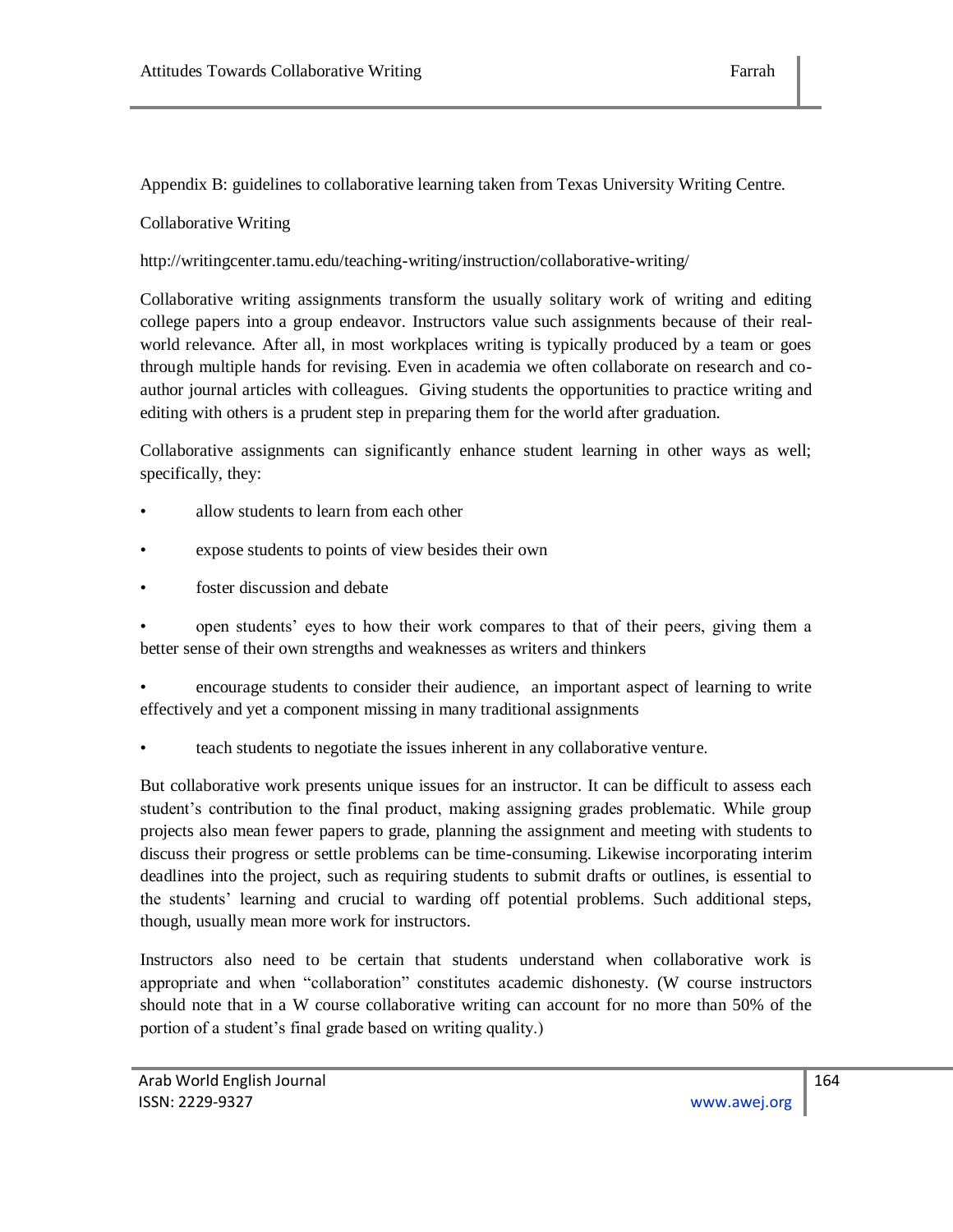What is collaborative writing?

"Collaborative writing" describes a full-length writing assignment completed in pairs or small groups. Here are points to keep in mind when assigning collaborative writing:

Pick a Task

When choosing an assignment, teachers who encourage collaborative work suggest that it's best for instructors to select a task that would be difficult for students to accomplish alone, thus making group work a natural choice. Examples of such projects include a marketing plan for a new business venture or an employee manual.

Choose Teams

Decide whether you"ll assign work groups, let students choose their own, or make the selection randomly. There are advantages and disadvantages to each option, something you might want to discuss with your class.

# Spell Out Expectations

Make sure requirements for the assignment are put in writing; students will want to refer back to their assignment sheet periodically. Consider setting interim deadlines for drafts or parts of the project. Talk with students about the need to accommodate the schedules of all group members and remind them that delays in group work are almost inevitable and should be factored into their timeline.

#### Anticipate Trouble

Acknowledge that group work comes with its own set of hazards. Discuss with students how to handle problems. What will they do with a student who fails to complete tasks? What should they do if they can"t reach a consensus on a key point? What if one student dominates the process? How can students get help if their group seems to be marginalizing them because of race, gender,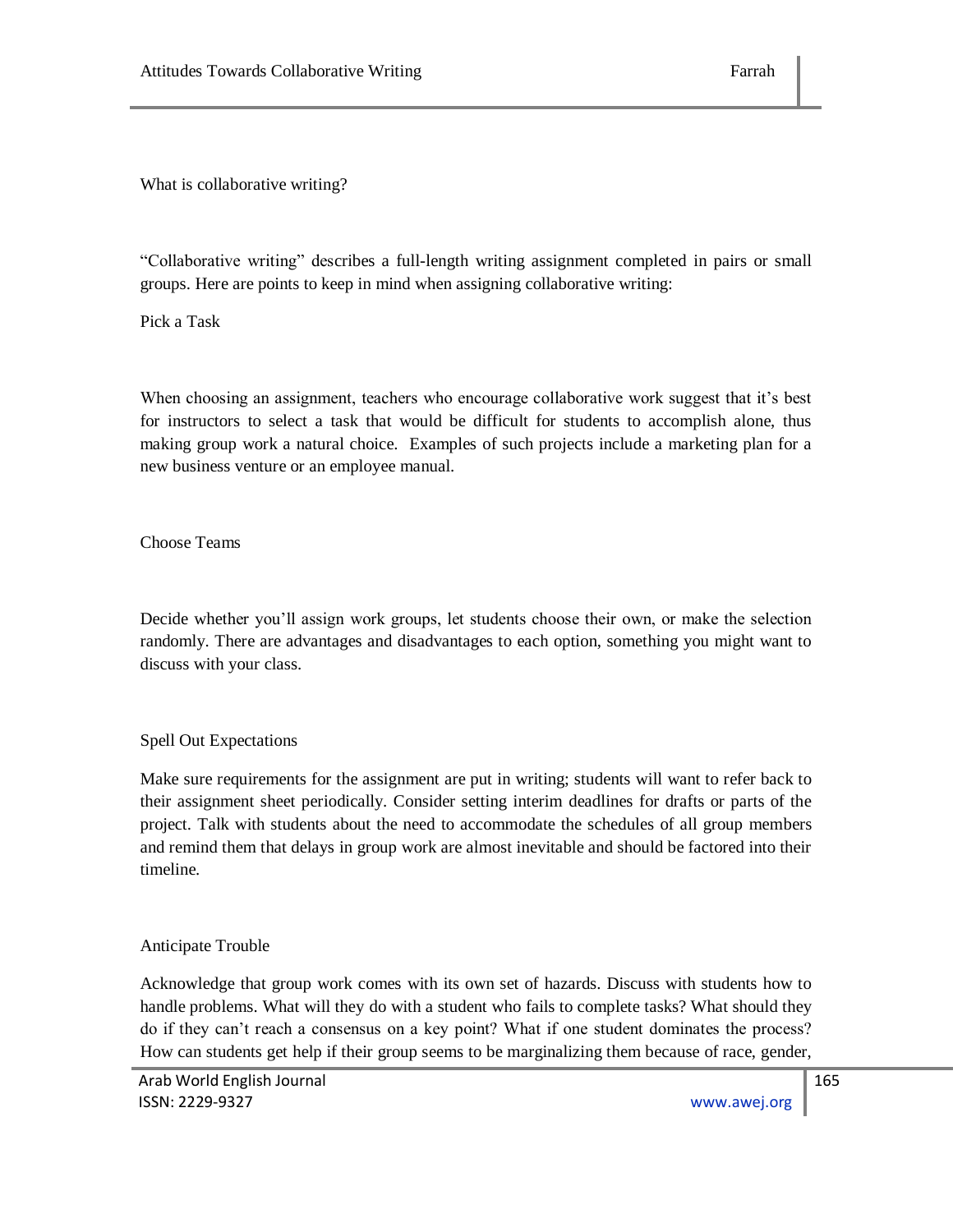or other factors? Setting up a process for handling grievances is a good lesson in how to help a group function effectively.

# Consider Assessment

Students need to know how they"ll be graded. Will the entire group receive the same grade? Will group members have any input, such as letting the instructor know who they feel contributed the most or least to the final product? Many students fear that the poor performance of other team members will unfairly affect their grade.

## Use Technology

Encourage students to look for ways to let technology simplify their work, such as communicating via e-mail rather than in face-to-face meetings or using software to help present their final product. Conversely, ask them to think about how technology might limit them. For instance, are online discussions as useful as those conducted in person?

A good tool for collaborative writing is available at writerly.com at no cost.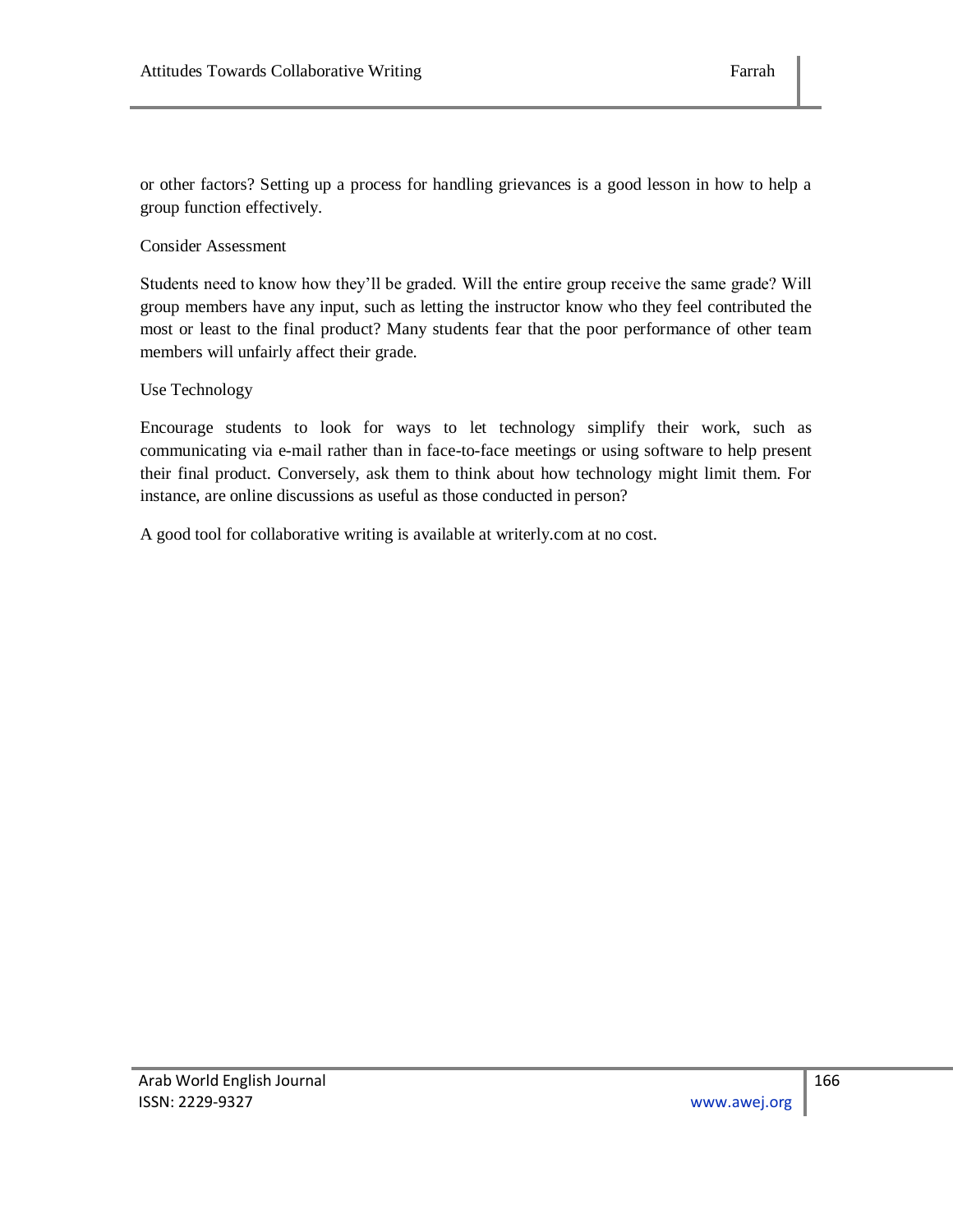Appendix C: Sample of students" evaluation for the collaborative writing activities

### Group one:

## (Advantages)

 There are many advantages of collaborative work. First of all, we revise our papers together. If they have errors, we correct them. Another advantage is that the feeling of joy while working together. It is also a good way to be a good critical thinker. When you discuss, you think, therefore you enhance your ability of thinking in many sources of life.

#### (Disadvantages)

 There are several disadvantages of working together. One of these drawbacks is that some students are sometimes so weak in writing, so we do not benefit from them at all. Another disadvantage is that the time we waste in order to discuss and revise a paper in a group. Sometimes we do not have enough time to and we need to meet a deadline. Consequently, we feel so frustrated and embarrassed.

#### Group Two:

#### The Advantages of Working in Groups

Working in groups could be the most effective way in solving problems and it has several advantages. First of all, it makes more productive than individuals working. For example, it allows each member to concentrate on the tasks and attempts to find the solutions. Because of the number of people involved each with different experience, knowledge, and points of view for solving a problem. Secondly, it makes the tasks easier than working alone. For instance, when we distribute the duties and responsibilities between members, we will find that the works end quickly and also in a good shape. Finally, the exchange of ideas can act as a stimulus to the imagination, encouraging individuals to explore ideas they would not otherwise consider. In conclusion, it's an interesting thing to work in a group and exchange our ideas with others.

The Disadvantages of Working in Groups

Although there are very clear advantages in working in groups, but there are also some disadvantages. Firstly, it leads to arguments between members. For example, if one of the groups'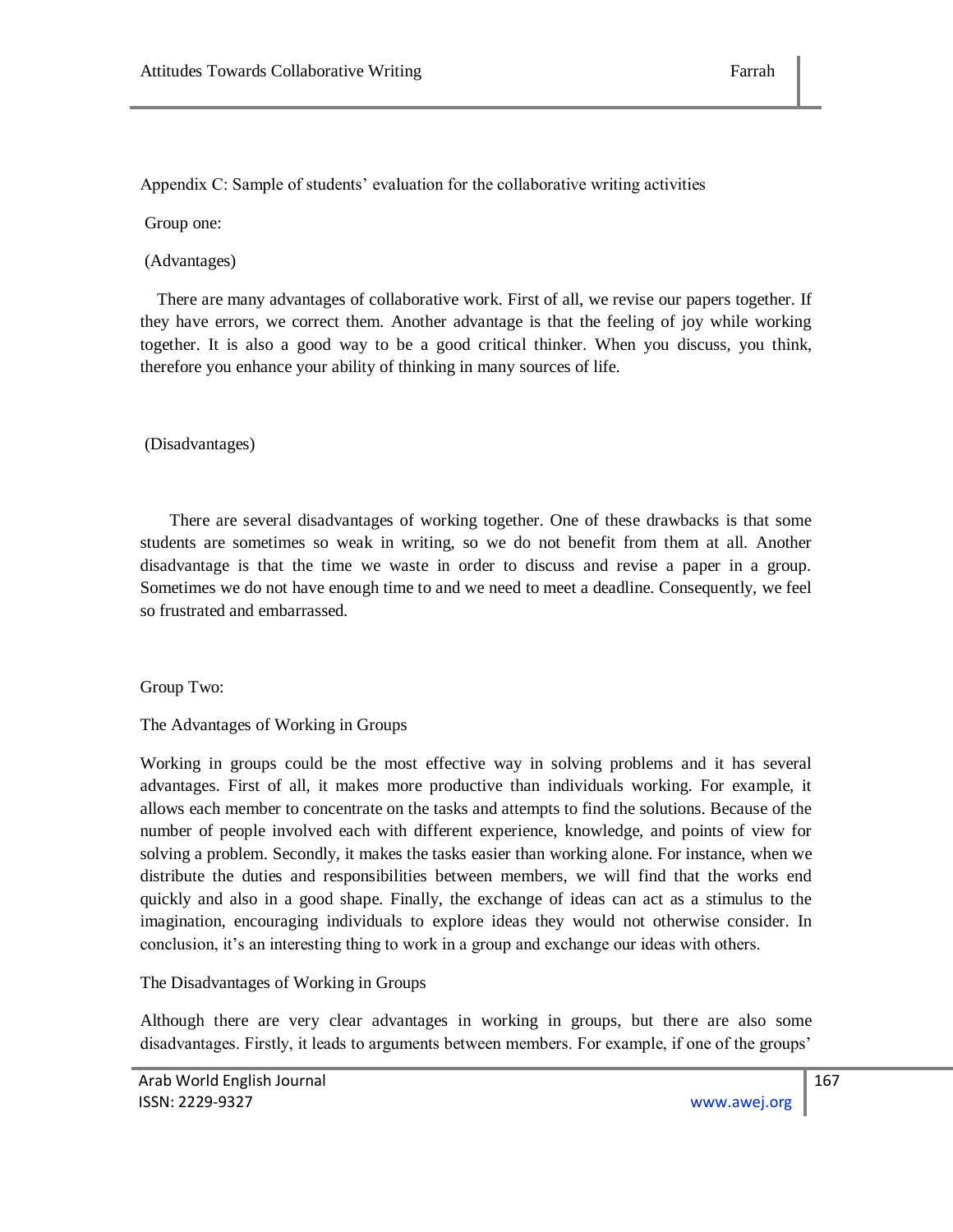members disagreed with others opinions, it will make him try to interrupt the ideas of those whom disagreed with him. Secondly, sometimes there are some members who work harder than others. We always see that there are one or two students who work a lot and others just see which is a very annoying thing. Finally, sometimes it"s hard to contact with all the members of the group may be because you isn"t know their phones number or because there"s no time to contact them. To conclude, working in groups doesn"t always a useful thing, it also has many disadvantages.

Group Three:

The advantages and the disadvantages of the group work

I think that group work has several advantages, such as, take advantage of the multiplicity of views, sharing our ideas with each others, benefiting of our mistakes to improve the work .By contrast, working in a group has some disadvantages, For example, different opinions create disagreement and sensitivity. Also, it needs time commitment, but not all of us have that. And some may work less than others. (Format)

Group Four:

The advantages of groupwork

The collective action has a lot of advantages for many reasons. First, it helps students to correct spelling and grammatical mistakes, choose the best vocabulary, and discuss their thought about the subject. Second, it encourages them to work and write effectively, and develops their sentence skills. The most important thing is to help some weak students by sharing useful thoughts.

The disadvantages of groupwork

The collective action has some disadvantages for two reasons. First, some students don't attend the group meeting. Second, some students can't think with other students, some students disagree with to their opinion, and some of them don't have good ideas.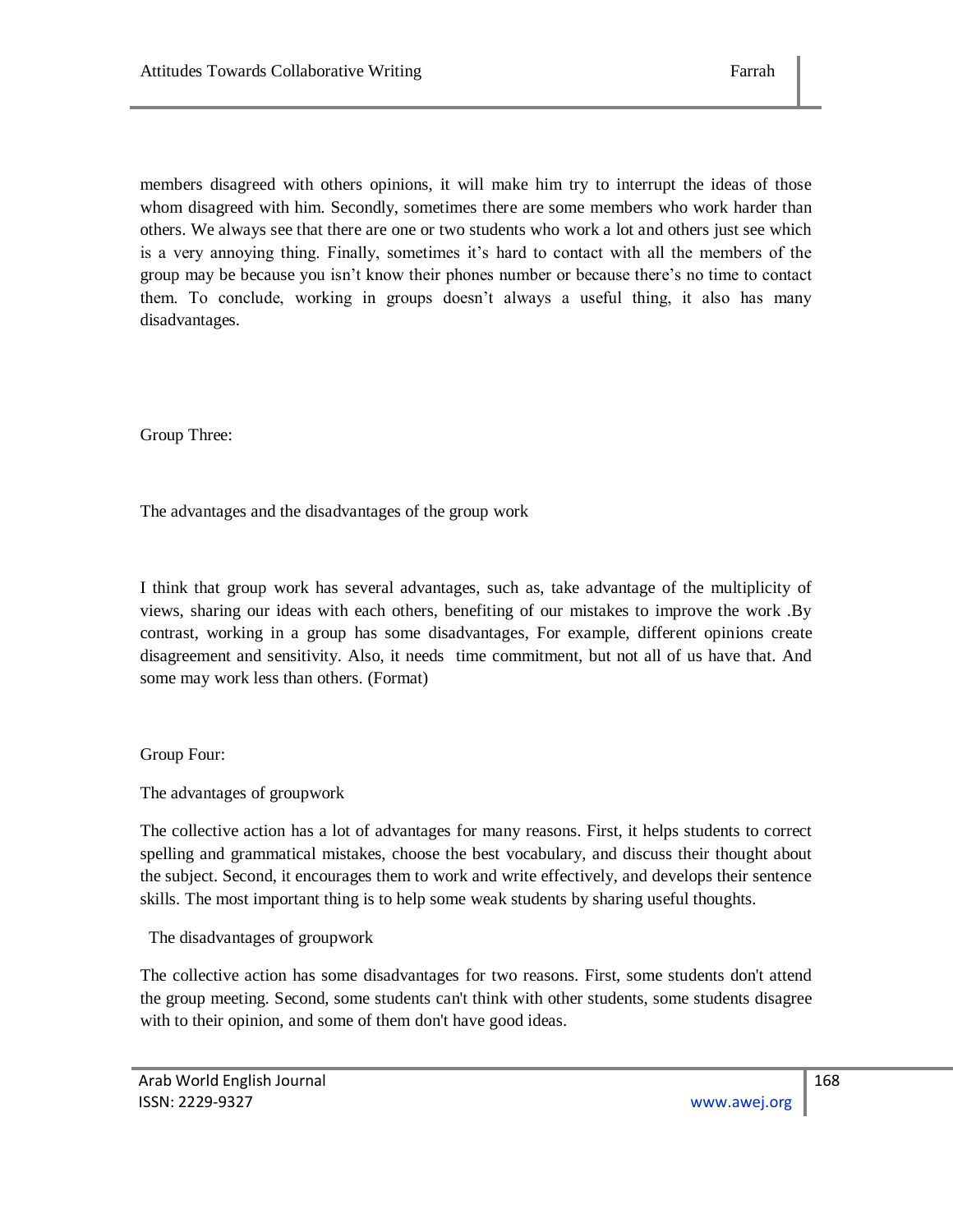#### Group five:

After we have experienced the collaborative learning process, we found that if we got advantages or disadvantages, that depended on the group members we worked with, because when they are responsible and competent, they are helpful and able to help you discover the mistakes in our essays, whether they were in grammar, spelling, unity, organization, or in any other characteristics of a good essay. Moreover, they gave us advice how to reduce and get rid of our problems. But when some are not committed, we got no advantages; we have just waste of our time.

Group Six:

The advantages:

Work group is very good because it develops the social communication between the students, and allows mutual learning by exchanging ideas, information and knowledge. Also, it develops the writing skills by giving new ideas for writing, and by attracting attention to the different mistakes that students may commit. In work group also, there is a chance to divide the responsibility on the students which makes writing an essay very easy. It creates the motivation for everyone to work and to stick to the required duty.

The disadvantages:

As we said the work group is very good in case there were responsible and hardworking students. But it turns to a disaster if there were indifferent students. The whole responsibility will be done by one student because no one helps or cares about what would happen. All students will depend on one student to do everything. They consider this work as something good because they will not do anything. One student suffers and the rest are so comfortable. Another problem is when the students have the same ideas, so all the ideas will be repeated. Some students are cooperative in other groups and some are indifferent that they don't come to the work or they ignore their responsibility.

Group Seven:

Working in Group

Working in groups has many advantages. First, we share more ideas, which lead to good, effective discussion. I give my opinions, the others give theirs and we exchange them. New